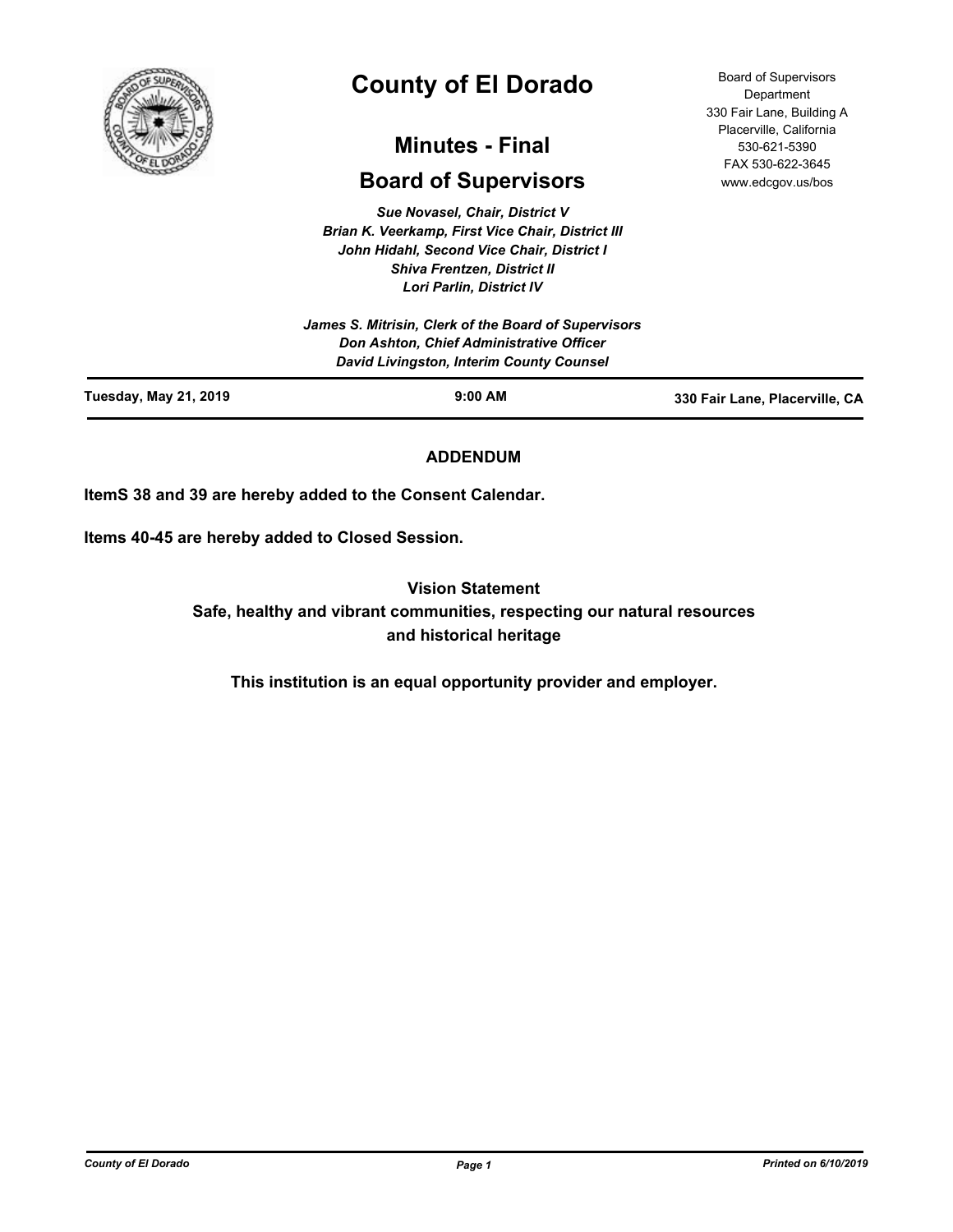Live Web Streaming and archiving of most Board of Supervisors meeting videos, all meeting agendas, supplemental materials and meeting minutes are available on the internet at: http://eldorado.legistar.com/Calendar.aspx

To listen to open session portions of the meeting in real time, dial (530) 621-7603. This specialized dial in number is programmed for listening only and is operable when the audio system inside the meeting room is activated. Please be advised that callers will experience silence anytime the Board is not actively meeting, such as during Closed Session or break periods.

The County of El Dorado is committed to ensuring that persons with disabilities are provided the resources to participate in its public meetings. Please contact the office of the Clerk of the Board if you require accommodation at 530-621-5390 or via email, edc.cob@edcgov.us, preferably no less than 24 hours in advance of the meeting.

The Board of Supervisors is concerned that written information submitted to the Board the day of the Board meeting may not receive the attention it deserves. The Board Clerk cannot guarantee that any FAX, email, or mail received the day of the meeting will be delivered to the Board prior to action on the subject matter.

The Board meets simultaneously as the Board of Supervisors and the Board of Directors of the Air Quality Management District, In-Home Supportive Services, Public Housing Authority, Redevelopment Agency and other Special Districts.

For Purposes of the Brown Act § 54954.2 (a), the numbered items on this Agenda give a brief description of each item of business to be transacted or discussed. Recommendations of the staff, as shown, do not prevent the Board from taking other action.

Materials related to an item on this Agenda submitted to the Board of Supervisors after distribution of the agenda packet are available for inspection during normal business hours in the public viewing packet located in Building A, 330 Fair Lane, Placerville or in the Board Clerk's Office located at the same address. Such documents are also available on the Board of Supervisors' Meeting Agenda webpage subject to staff's ability to post the documents before the meeting.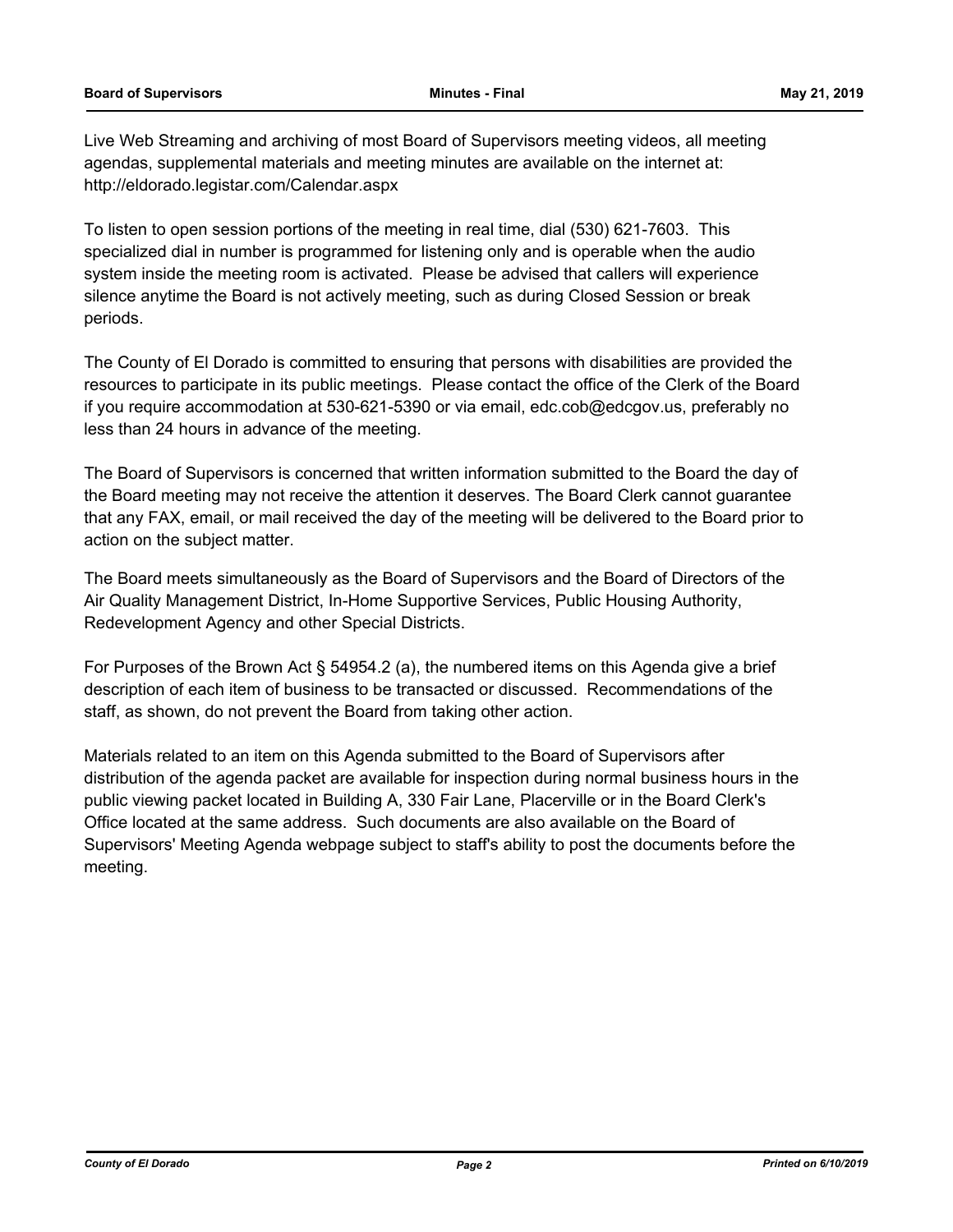### **PROTOCOLS FOR PUBLIC COMMENT**

Public comment will be received at designated periods as called by the Board Chair.

Public comment on items scheduled for Closed Session will be received before the Board recesses to Closed Session.

Except with the consent of the Board, individuals shall be allowed to speak to an item only once.

On December 5, 2017, the Board adopted the following protocol relative to public comment periods. The Board adopted minor revisions to the protocol on February 26, 2019, incorporated herein:

Time for public input will be provided at every Board of Supervisors meeting. Individuals will have three minutes to address the Board. Individuals authorized by organizations will have three minutes to present organizational positions and perspectives and may request additional time, up to five minutes. At the discretion of the Board, time to speak by any individual may be extended.

Public comment on certain agenda items designated and approved by the Board may be treated differently with specific time limits per speaker or a limit on the total amount of time designated for public comment. It is the intent of the Board that quasi-judicial matters have additional flexibility depending upon the nature of the issue. It is the practice of the Board to allocate 20 minutes for public comment during Open Forum and for each agenda item to be discussed. (Note: Unless designated on the agenda, there is no Open Forum period during Special Meetings.)

Individual Board members may ask clarifying questions but will not engage in substantive dialogue with persons providing input to the Board.

If a person providing input to the Board creates a disruption by refusing to follow Board guidelines, the Chair of the Board may take the following actions:

Step 1. Request the person adhere to Board guidelines. If the person refuses, the Chair may turn off the speaker's microphone.

Step 2. If the disruption continues, the Chair may order a recess of the Board meeting.

Step 3. If the disruption continues, the Chair may order the removal of the person from the Board meeting.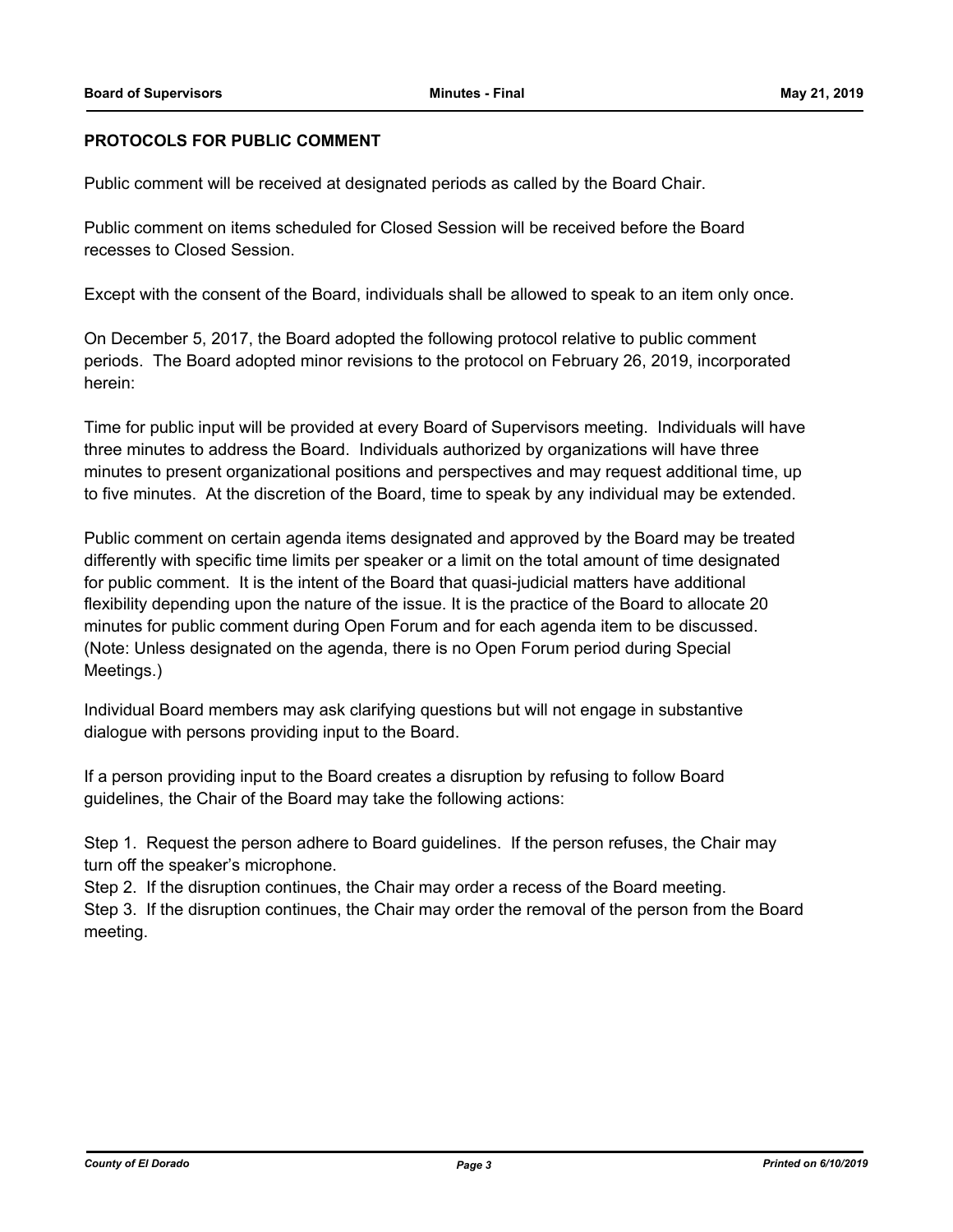# **9:00 A.M. - CALLED TO ORDER**

Present: 5 - Supervisor Veerkamp, Supervisor Frentzen, Supervisor Novasel, Supervisor Hidahl and Supervisor Parlin

#### **INVOCATION AND PLEDGE OF ALLEGIANCE TO THE FLAG**

**Pastor Dave Cooke of the Cold Springs Community Church gave the Invocation. Supervisor Parlin led the Pledge of Allegiance to the Flag.**

#### **ADOPTION OF THE AGENDA AND APPROVAL OF CONSENT CALENDAR**

**A motion was made by Supervisor Hidahl, seconded by Supervisor Frentzen to Adopt the Agenda and Approve the Consent Calendar with the following change: Continue item 4 to June 4, 2019.**

**Yes:** 5 - Veerkamp, Frentzen, Novasel, Hidahl and Parlin

The Board may make any necessary additions, deletions or corrections to the agenda including moving items to or from the Consent Calendar and adopt the agenda and the Consent Calendar with one single vote. A Board member may request an item be removed from the Consent Calendar for discussion and separate Board action. At the appropriate time as called by the Board Chair, members of the public may make a comment on matters on the Consent Calendar prior to Board action.

#### **OPEN FORUM**

*Public Comment: B. Hunt*

#### [19-0864](http://eldorado.legistar.com/gateway.aspx?m=l&id=/matter.aspx?key=26187) OPEN FORUM (See Attachment)

Open Forum is an opportunity for members of the public to address the Board of Supervisors on subject matter that is not on their meeting agenda and within their jurisdiction. Public comments during Open Forum are limited to three minutes per person. Individuals authorized by organizations will have three minutes to present organizational positions and perspectives and may request additional time, up to five minutes. The total amount of time reserved for Open Forum is 20 Minutes.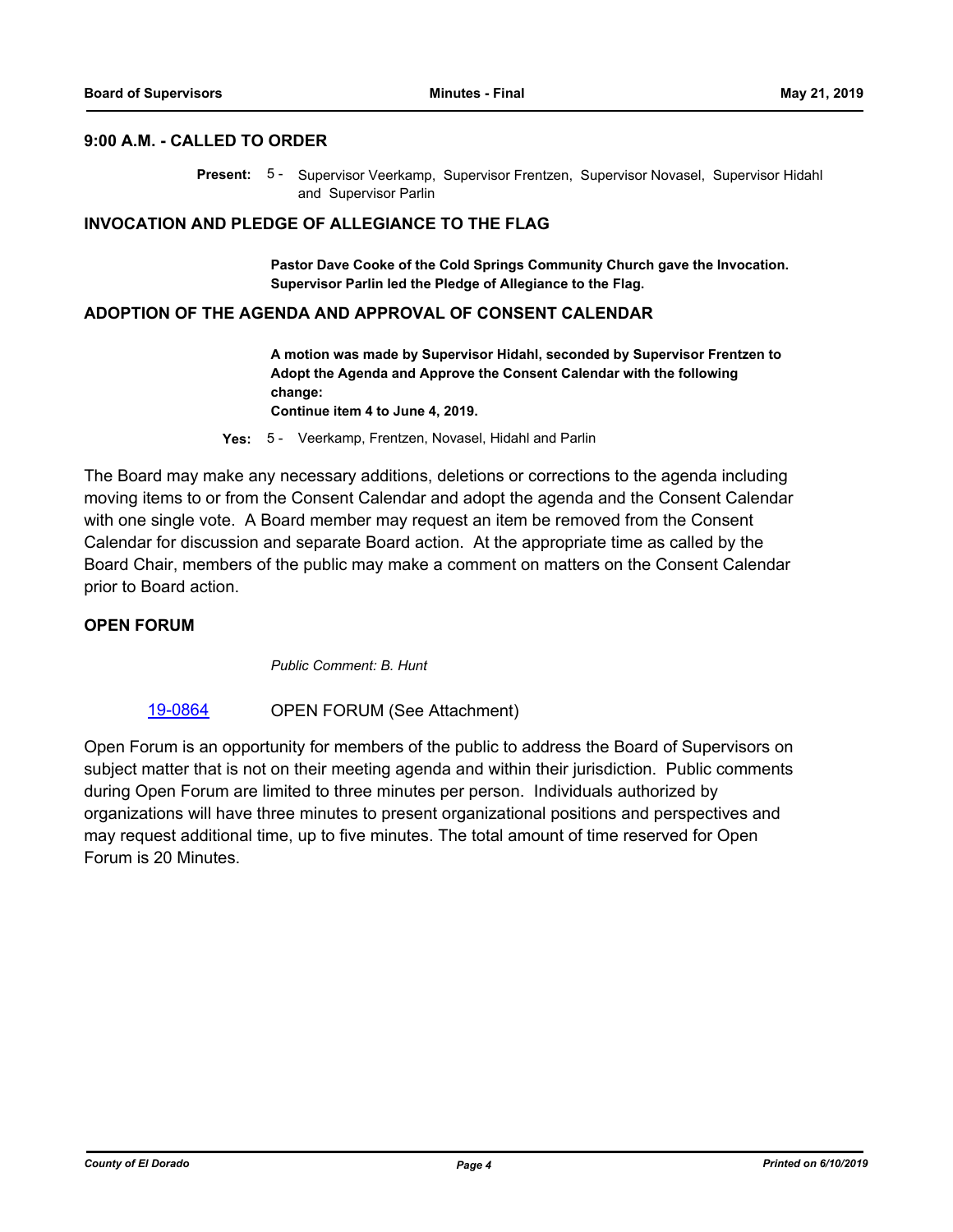# **CONSENT CALENDAR**

**1.** [19-0815](http://eldorado.legistar.com/gateway.aspx?m=l&id=/matter.aspx?key=26138) Clerk of the Board recommending the Board approve the Minutes from the regular meeting of May 14, 2019.

**This matter was Approved on the Consent Calendar.**

#### **GENERAL GOVERNMENT - CONSENT ITEMS**

**2.** [19-0781](http://eldorado.legistar.com/gateway.aspx?m=l&id=/matter.aspx?key=26103) Auditor-Controller recommending the Board receive and file the report on "Comparison of Actual Tax Proceeds to Adopted Appropriations Limit", the schedule of Prop 4 Compliance for Fiscal Year 2017-2018 Actual Revenues, the schedule of Prop 4 Compliance for Fiscal Year 2018-2019 Adopted Revenues and set a public hearing for June 11, 2019 at 10:00 a.m. for the discussion and adoption of the resolution for the Appropriations Limit for Fiscal Year 2019-2020.

#### **FUNDING:** N/A

**This matter was Approved on the Consent Calendar.**

**3.** [19-0782](http://eldorado.legistar.com/gateway.aspx?m=l&id=/matter.aspx?key=26104) Auditor-Controller recommending the Board authorize the transfer of \$2,000 accumulated in Fiscal Year 2017/2018 from the County's Cash Overage Fund to the General Fund.

#### **FUNDING:** N/A

**This matter was Approved on the Consent Calendar.**

**4.** [19-0783](http://eldorado.legistar.com/gateway.aspx?m=l&id=/matter.aspx?key=26105) Auditor-Controller recommending the Board authorize the Auditor-Controller to remove the fixed assets and minor equipment listed on the attached schedules from the County's fixed asset records.

# **FUNDING:** N/A

**This matter was Continued to June 4, 2019 upon Approval of the Consent Calendar.**

**5.** [16-0305](http://eldorado.legistar.com/gateway.aspx?m=l&id=/matter.aspx?key=20961) Chief Administrative Office recommending the Board find that a state of emergency continues to exist in El Dorado County as a result of unprecedented tree mortality due to drought conditions and related bark beetle infestations. (Cont. 5/14/19, Item 4)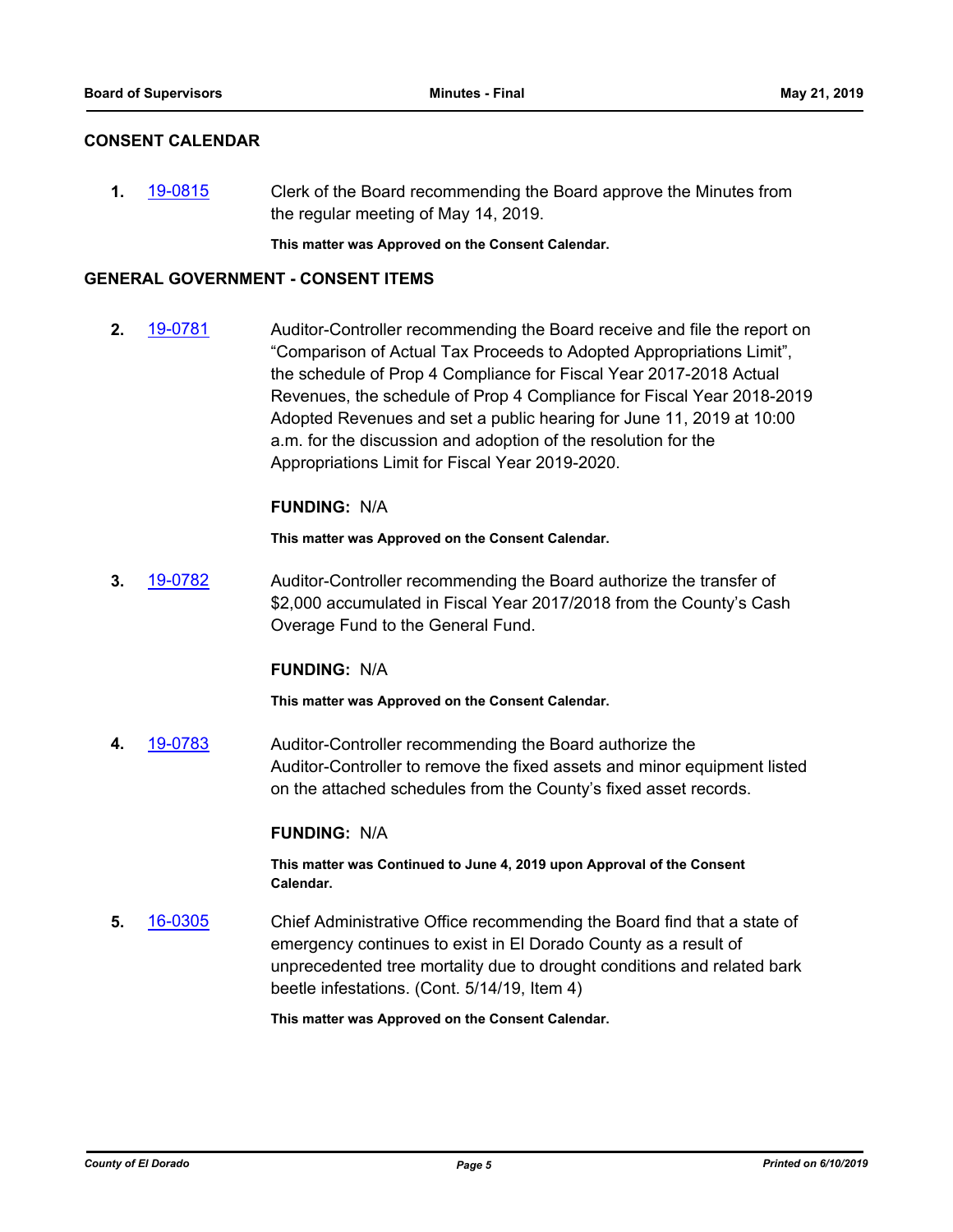**6.** [19-0599](http://eldorado.legistar.com/gateway.aspx?m=l&id=/matter.aspx?key=25920) Chief Administrative Office, Facilities Division and Procurement and Contracts Division, recommending the Board consider the following pertaining to Job Order Contracting (JOC) for as-needed General Engineering (Class A), Bid Numbers: 19-968-046, 19-968-047, and 19-968-048; and General Building (Class B), Bid Numbers: 19-968-049, 19-968-050 and 19-968-051:

> 1)Award JOC Class A Construction Contracts to North Star Construction and Engineering, K.W. Emerson, Inc., and PRIDE Industries One, Inc., the three lowest responsive, responsible bidders in this category; 2)Award JOC Class B Construction Contracts to PRIDE Industries One,

Inc., Robert E. Boyer Construction, and North Star Construction and Engineering, the three lowest responsive, responsible bidders in this category;

3)Approve and authorize the Purchasing Agent, or designee, to sign Public Works Contracts 3691 and 3692 with North Star Construction and Engineering, Contract 3693 with K.W. Emerson, Inc., Contracts 3694 and 3695 with PRIDE Industries One, Inc., and Contract 3696 with Robert E. Boyer Construction, each Contract having a term of one year, commencing ninety (90) days after contract execution or upon first Notice to Proceed, whichever occurs first, and each having a not-to-exceed amount of \$2,400,000; and

4)Authorize the Purchasing Agent to sign an Escrow Agreement, if requested by any Contractor and in accordance with Public Contract Code section 22300, to hold Contract retention funds.

**FUNDING:** Accumulative Capital Outlay Fund.

**This matter was Approved on the Consent Calendar.**

**7.** [19-0770](http://eldorado.legistar.com/gateway.aspx?m=l&id=/matter.aspx?key=26092) Chief Administrative Office, Facilities Division, recommending the Board authorize the Chair to sign Amendment V to Agreement for Services 316-S1611 (598) with Mother Lode Van & Storage, Inc. to increase compensation by \$100,000 for an amended not-to-exceed of \$700,000.

**FUNDING:** Various.

**This matter was Approved on the Consent Calendar.**

**8.** [19-0771](http://eldorado.legistar.com/gateway.aspx?m=l&id=/matter.aspx?key=26093) Clerk of the Board, based upon the recommendation of the El Dorado County Early Care and Education Planning Council, recommending the Board make the following appointments to the El Dorado County Early Care and Education Planning Council: Reappoint Lisa Daly, Public Agency/Folsom Lake College, Term Expiration 5/21/2023.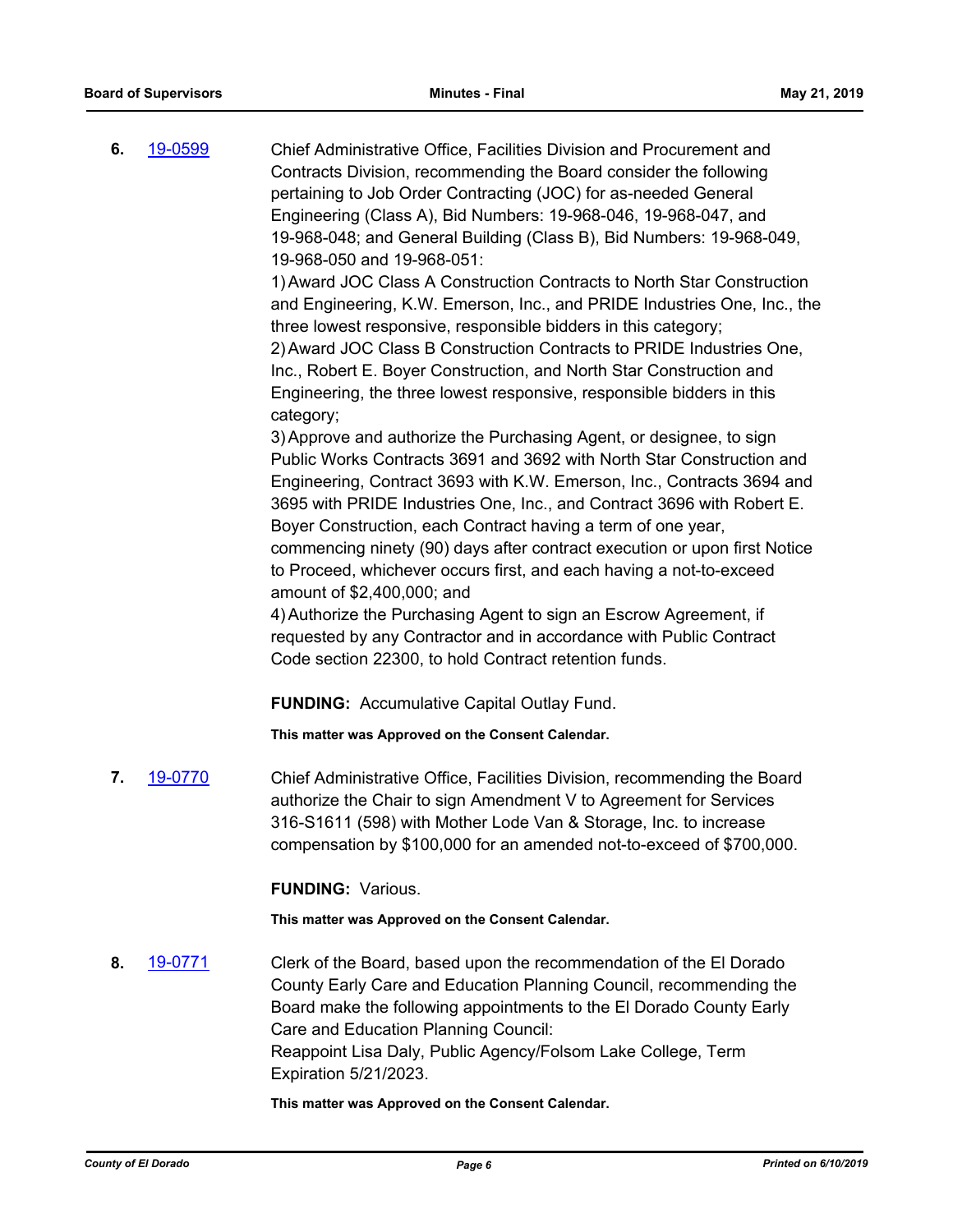**9.** [19-0741](http://eldorado.legistar.com/gateway.aspx?m=l&id=/matter.aspx?key=26063) El Dorado County Early Care and Education Planning Council recommending the Board approve and authorize the Chair to sign the 2018 ZIP Code priorities for subsidized care report form.

#### **FUNDING:** N/A

**This matter was Approved on the Consent Calendar.**

**10.** [19-0789](http://eldorado.legistar.com/gateway.aspx?m=l&id=/matter.aspx?key=26112) Supervisor Hidahl recommending the Board consider the following pertaining to the Tenth Annual Firework display to be held at the El Dorado Hills Town Center on Wednesday, July 3, 2019: 1) Adopt and authorize the Chair to sign Resolution **076-2019** permitting Pyro Spectaculars by Souza to conduct a pyrotechnic display for the event, contingent upon full compliance of necessary requirements, insurance, contracts and permits as deemed necessary by the control authorities; and 2) Authorize the Chair to sign a letter to the Fire Marshal approving same.

**This matter was Approved and Resolution 076-2019 was Adopted upon Approval** 

**of the Consent Calendar.**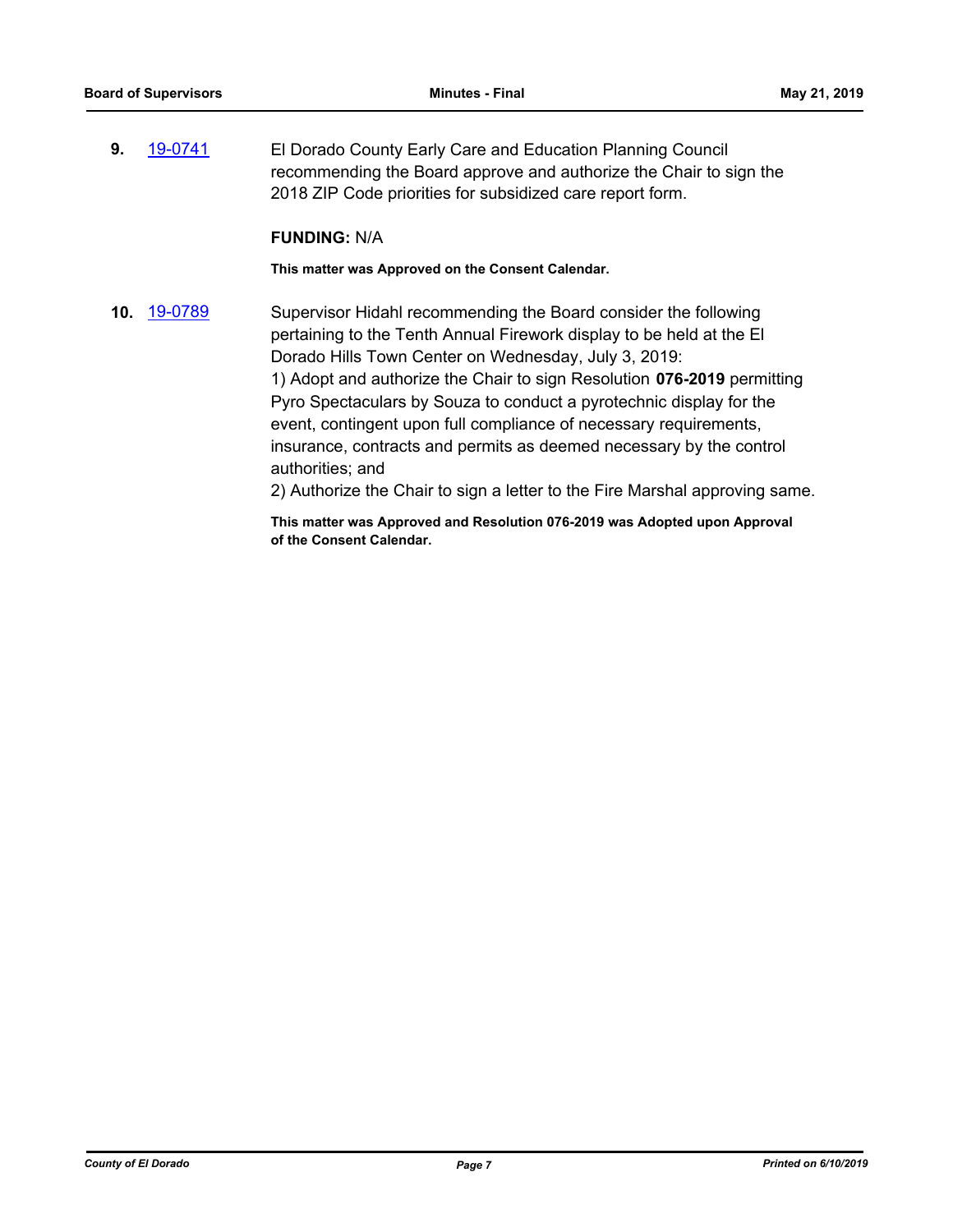#### **HEALTH AND HUMAN SERVICES - CONSENT ITEMS**

**11.** [19-0384](http://eldorado.legistar.com/gateway.aspx?m=l&id=/matter.aspx?key=25705) Health and Human Services Agency recommending the Board: 1) Approve and authorize the Chair to sign Amendment II to Agreement for Services 447-S1711 (FENIX 844) with Netsmart Technologies, for the provision of the Netsmart Avatar electronic health record and billing system, increasing the total amount of the Agreement by \$201,262, for a new total not to exceed amount of \$951,262, with no change to the term of the Agreement; and

2) Authorize the Purchasing Agent, or designee, to execute further documents relating to Agreement for Services 447-S1711 (FENIX 844), including amendments which do not increase the maximum dollar amount or term of the Agreement, and contingent upon approval by County Counsel and Risk Management.

**FUNDING:** Medi-Cal, Mental Health Realignment, and Mental Health Services Act.

**This matter was Approved on the Consent Calendar.**

**12.** [19-0487](http://eldorado.legistar.com/gateway.aspx?m=l&id=/matter.aspx?key=25808) Health and Human Services Agency recommending the Board: 1) Approve and authorize the Chair to sign Amendment 1 to Agreement for Services 93 (045-S1810) with Susan Stoeffler, MFT, for the provision of therapeutic counseling and related services, increasing the maximum obligation by \$74,523 for a new maximum contractual obligation of \$140,000, with no change in term (June 13, 2017 through December 31, 2019);

2) Make findings in accordance with County Ordinance 3.13.030 that it is more economical and feasible to contract for services provided under this Agreement because the County has neither the licensed staff nor facilities to perform said services; and

3) Authorize the Purchasing Agent, or designee, to execute further documents relating to Agreement for Services 93 (045-S1810), including amendments which do not increase the maximum dollar amount or term of the Agreement, and contingent upon approval by County Counsel and Risk Management.

**FUNDING:** 37% Federal, 20% State, 38% Realignment, and 5% General Fund.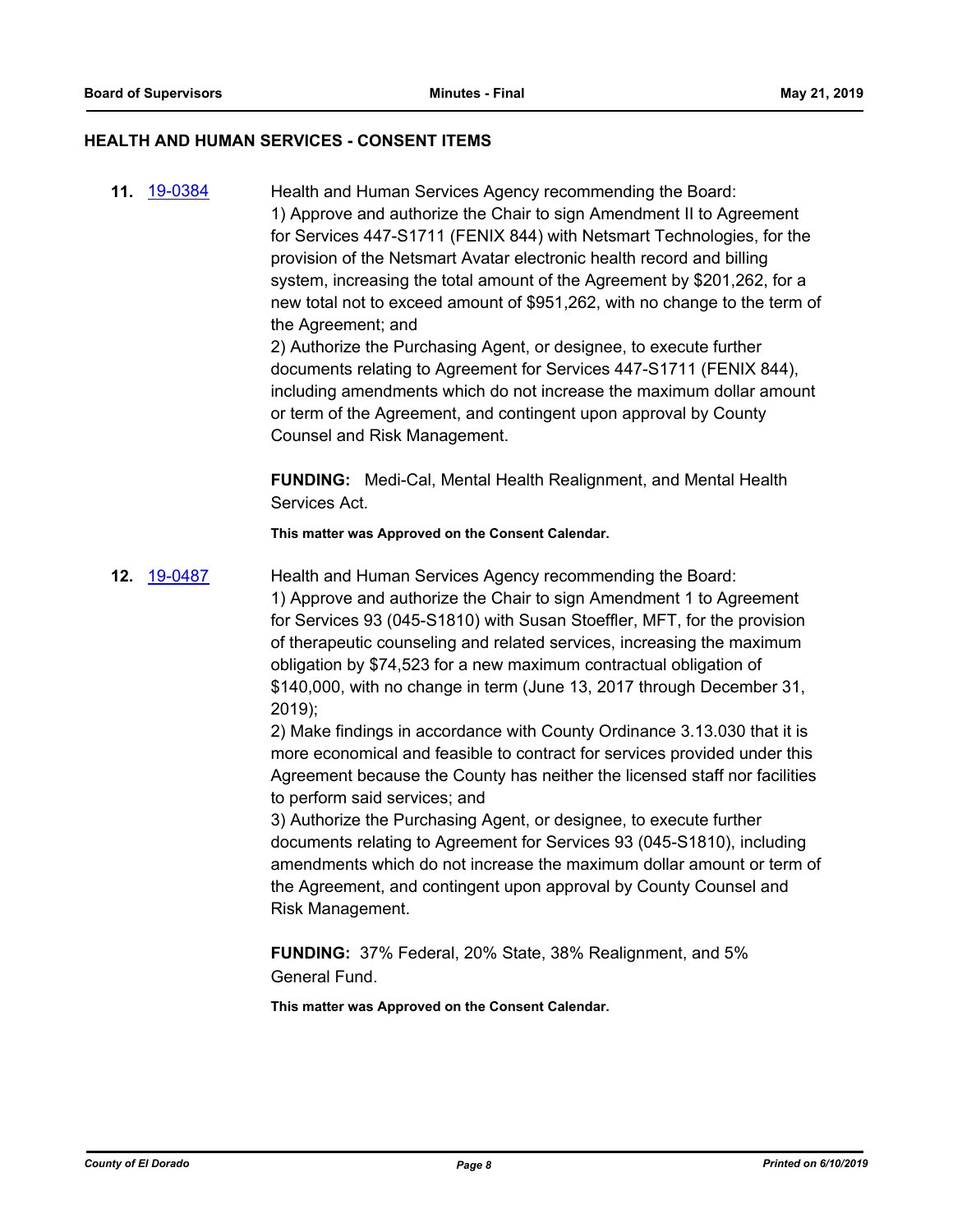**13.** [19-0573](http://eldorado.legistar.com/gateway.aspx?m=l&id=/matter.aspx?key=25894) Health and Human Services Agency recommending the Board: 1) Acting as the Governing Board of the El Dorado County Public Housing Authority, approve and authorize the Chair to execute the non-financial Project-Based Voucher Program Housing Assistance Payment Contract - Existing Housing 3906 with Tahoe Senior Housing II, a California Limited Partnership, for the continued designation of six (6) housing Choice Voucher Program project-based units in South Lake Tahoe, for a term of 10 years from June 18, 2019 through June 17, 2029; and 2) Authorize the Director of Health and Human Services, or designee, to execute further documents relating to PBV HAP Agreement #3906, including amendments which do not increase the maximum dollar amount or term of the Agreement, and contingent upon approval by County Counsel and Risk Management.

> **FUNDING:** Federal funding for Project-Based Vouchers is provided by the Federal Department of Housing and Urban Development via separate Annual Contribution Contract CA151.

**This matter was Approved on the Consent Calendar.**

**14.** [19-0725](http://eldorado.legistar.com/gateway.aspx?m=l&id=/matter.aspx?key=26047) Health and Human Services Agency recommending the Board: 1) Accept funding from the California Department of Community Services and Development in the amount of \$30,000, and delegate authority to the Health and Human Services Agency Director to sign revenue Agreement 19F-4411 for the term June 1, 2019 through May 31, 2020, for said services; and 2) Delegate authority to the Health and Human Services Agency Director

to sign any further amendments thereto contingent upon approval by County Counsel and Risk Management; and

3) Authorize the Health and Human Services Agency Director, Assistant Director of Administration and Finance or Chief Fiscal Officer to execute any fiscal and programmatic reports required for said Agreement.

**FUNDING:** Community Services Block Grant Discretionary funding, to be used for Homelessness Prevention and Diversion Services.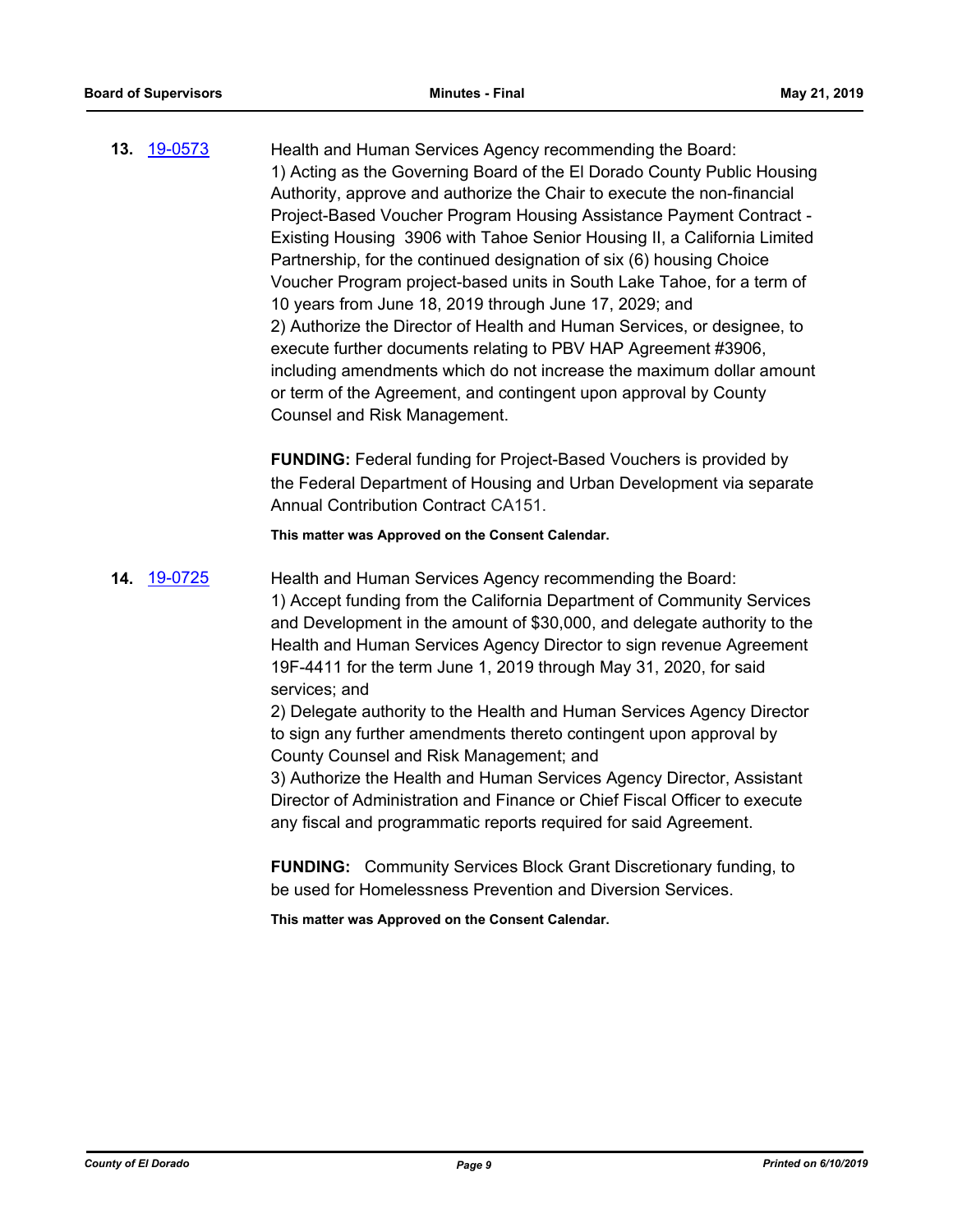**15.** [19-0731](http://eldorado.legistar.com/gateway.aspx?m=l&id=/matter.aspx?key=26053) Health and Human Services Agency recommending the Board, acting as the Governing Board of the El Dorado County Public Housing Authority (PHA), adopt and authorize the Chair to sign Resolution **071-2019**, thereby delegating authority to the Director of the Health and Human Services Agency to sign administrative documents required by the U.S. Department of Housing and Urban Development (HUD), in support of the Public Housing Authority, as listed, specifically:

1) General Depository Agreement Form HUD 51999;

2) Consolidated Annual Contributions Contract Form(s) HUD-52520 and HUD-52520A; and

3) Cooperation Agreement Form HUD-52481.

**FUNDING:** Federal funding supports the Public Housing Authority.

**Resolution 071-2019 was Adopted upon Approval of the Consent Calendar.**

**16.** [19-0703](http://eldorado.legistar.com/gateway.aspx?m=l&id=/matter.aspx?key=26025) Health and Human Services Agency recommending that the Board, acting as the Governing Board of the El Dorado County Area Agency on Aging: 1) Approve the Fiscal Year 2019-2020 Area Plan Update to the 2016-2020 El Dorado County Area Plan for Senior Services; and 2) Approve and authorize the Chair to sign the Transmittal Letter for submission of said Area Plan Update to the California Department of Aging.

> **FUNDING:** 21% Federal Funding, 31% County General Fund, and 48% Donations.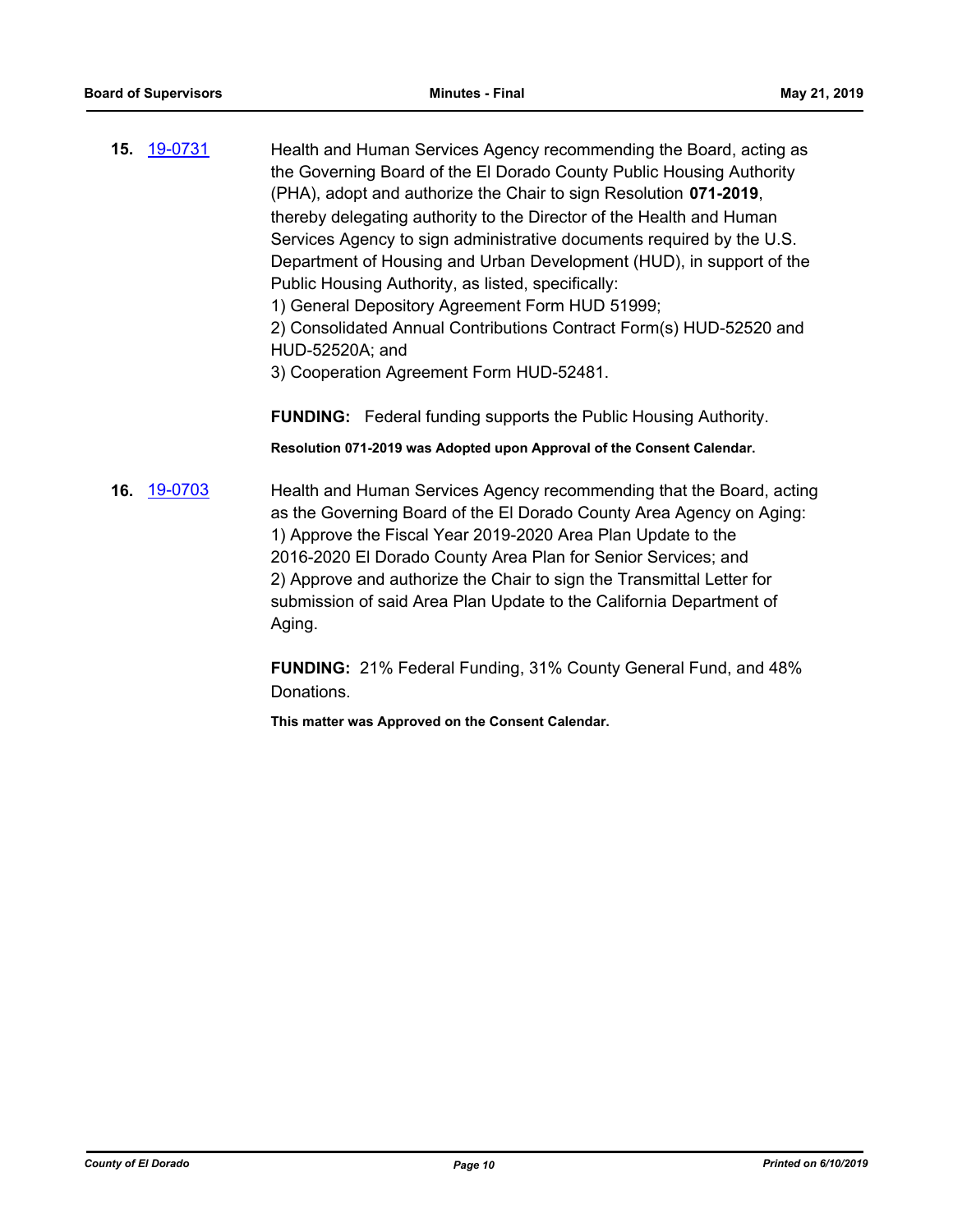#### **LAND USE AND DEVELOPMENT - CONSENT ITEMS**

**17.** [19-0524](http://eldorado.legistar.com/gateway.aspx?m=l&id=/matter.aspx?key=25845) Department of Transportation recommending the Board authorize the Chair to sign the second amendment to the Agreement between the El Dorado County Transportation Commission and El Dorado County for Fiscal Year 2013-14 and Fiscal Year 2014-15 Regional Surface Transportation Program Exchange Funds, amending the project list, with no change to the total amount.

> **FUNDING:** Regional Surface Transportation Program Exchange Funds. (State Funds)

**This matter was Approved on the Consent Calendar.**

# **18.** [19-0689](http://eldorado.legistar.com/gateway.aspx?m=l&id=/matter.aspx?key=26011) Environmental Management Department recommending the Board: 1) Accept a grant award funded through the California Tire Recycling Management Funds from the State of California, Department of Resources Recycling and Recovery, Fiscal Year 2018-19 Local Government Waste Tire Enforcement Grant, in the amount of \$75,967, for the term of June 30, 2019 through September 30, 2020; and 2) Delegate authority to the Environmental Management Department Director, or designee, to execute the Grant Agreement (Attachments B, C, D, and E) and all grant related documents including, but not limited to, amendments, requests for payment, reports, and all associated documents necessary to secure and expend the funds for the purpose of implementing this Local Government Waste Tire Enforcement Grant Program.

**FUNDING:** State of California, Department of Resources Recycling and Recovery, Local Government Waste Tire Enforcement Grant (Non-General Fund).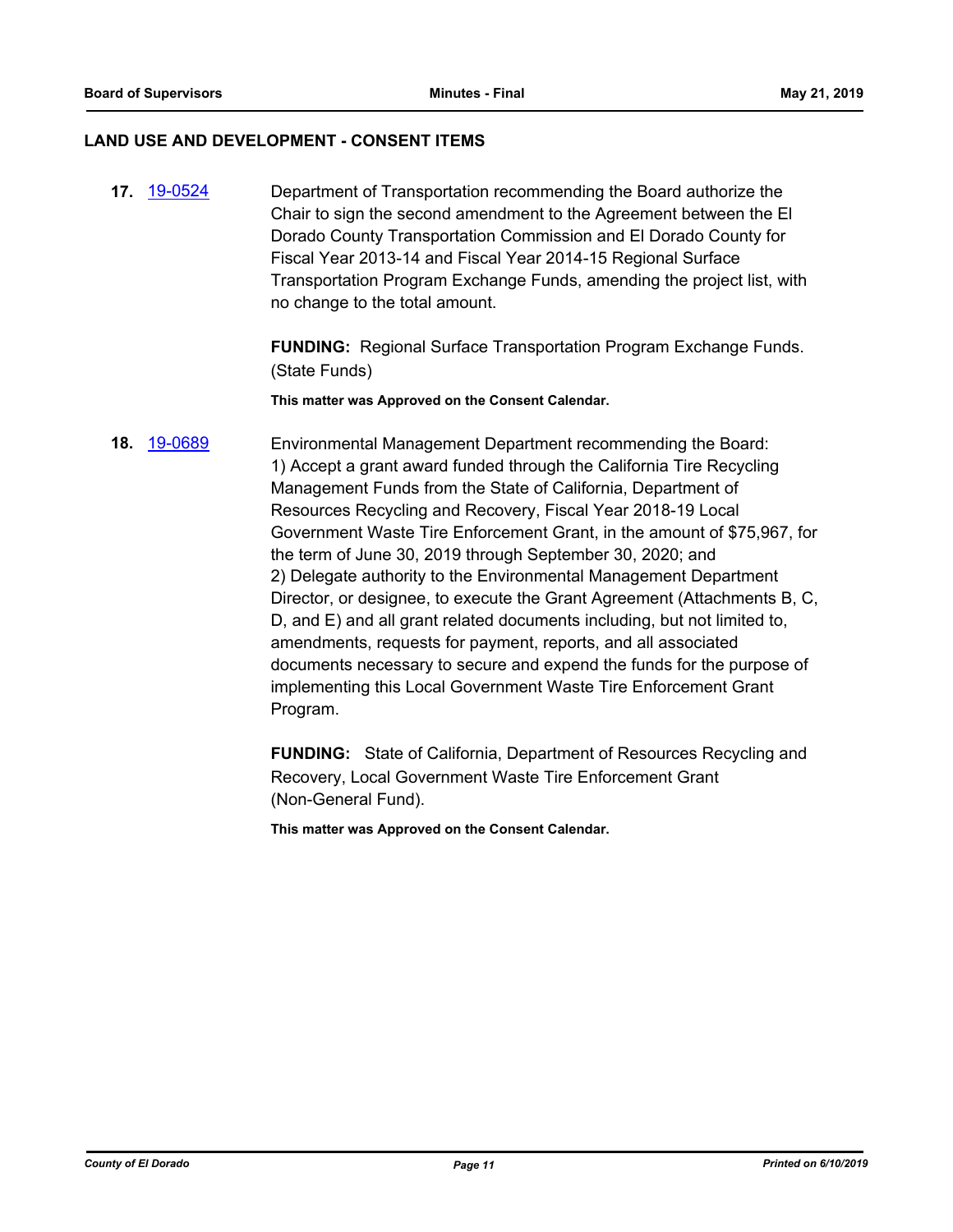| 19. | 19-0696 | Surveyor's Office recommending the Board:<br>1) Acknowledge and consent to a grant deed and irrevocable offer of<br>dedication for road right of way and public service easement on |
|-----|---------|-------------------------------------------------------------------------------------------------------------------------------------------------------------------------------------|
|     |         | Assessor's Parcel Number 126-070-001;                                                                                                                                               |
|     |         | 2) Acknowledge and consent to a grant deed and irrevocable offer of<br>dedication for a drainage easement on Assessor's Parcel Number<br>126-070-001;                               |
|     |         | 3) Acknowledge, consent, and accept a grant of temporary construction<br>easement on Assessor's Parcel Number 126-070-001;                                                          |
|     |         | 4) Authorize the chair to sign the consent to grant deed and offer of                                                                                                               |
|     |         | dedication for the road right of way and public service easement and to                                                                                                             |
|     |         | record the grant deed and irrevocable offer of dedication document with                                                                                                             |
|     |         | the consent attached. Authorization for recording said offer is pursuant to<br>government code section 7050;                                                                        |
|     |         | 5) Authorize the chair to sign the consent to grant deed and offer of                                                                                                               |
|     |         | dedication for the drainage easement and to record the grant deed and                                                                                                               |
|     |         | irrevocable offer of dedication document with the consent attached.                                                                                                                 |
|     |         | Authorization for recording said offers is pursuant to Government Code<br>section 7050; and                                                                                         |
|     |         | 6) Authorize the chair to sign the certificate of acceptance and to record                                                                                                          |

the grant of temporary construction easement document with the certificate attached. Authorization for recording said offers is pursuant to Government Code section 7050.

**FUNDING:** Application Fees. (General Fund)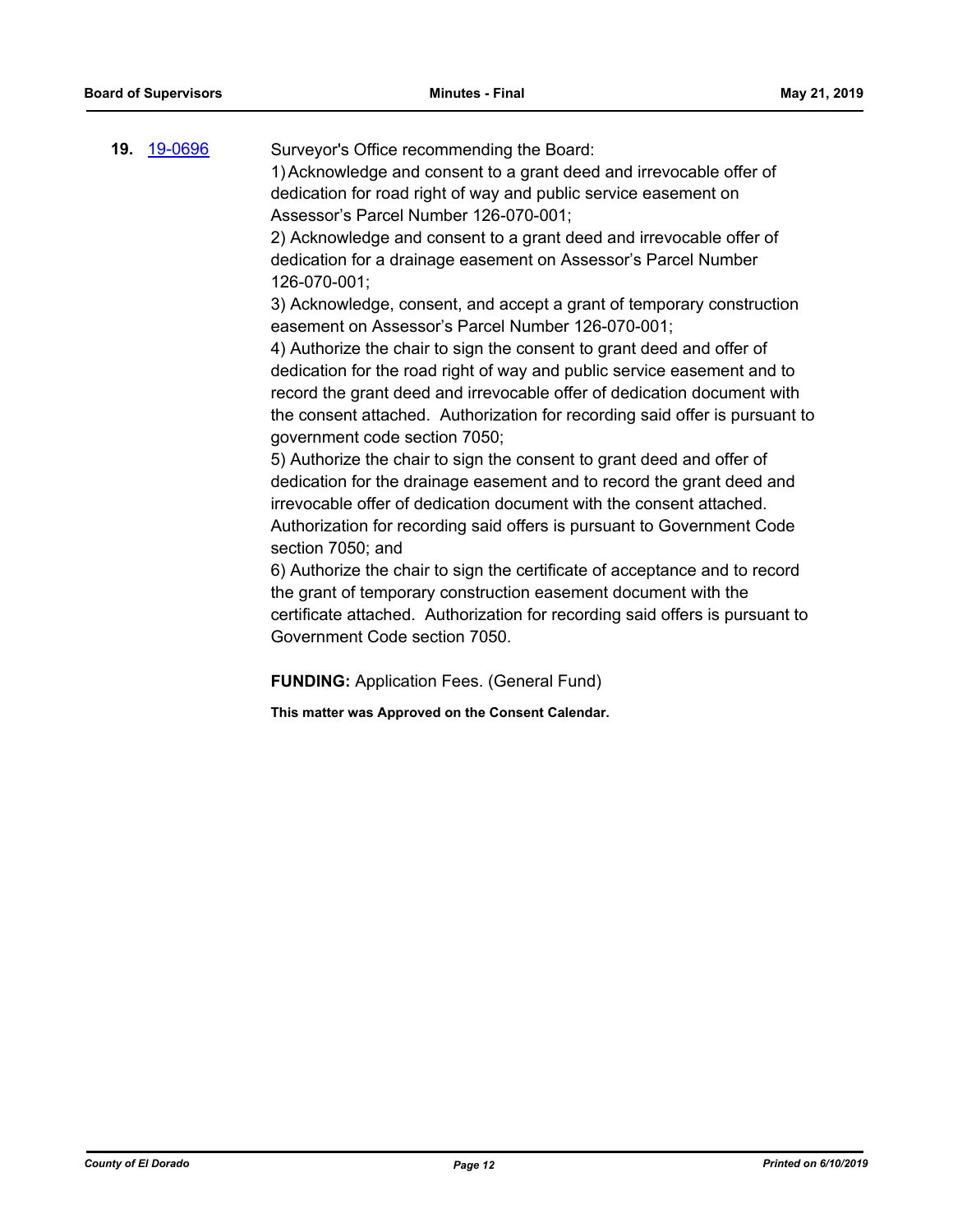# **20.** [19-0698](http://eldorado.legistar.com/gateway.aspx?m=l&id=/matter.aspx?key=26020) Surveyor's Office recommending the Board: 1) Acknowledge and consent to a grant deed and irrevocable offer of dedication for road right of way and public service easement on Assessor's Parcel Number 126-100-024; 2) Acknowledge, consent, and accept a grant of temporary construction easement on Assessor's Parcel Number 126-100-024; 3) Authorize the Chair to sign the Consent to Grant Deed and Offer of Dedication for the Road Right of Way and Public Service Easement and to record the Grant Deed and Irrevocable Offer of Dedication pursuant to Government Code Section 7050; and 4) Authorize the Chair to sign the Certificate of Acceptance and to record the Grant of Temporary Construction Easement document with the Certificate attached. Authorization for recording said Offers is pursuant to Government Code Section 7050.

**FUNDING:** Application Fees. (General Fund)

**This matter was Approved on the Consent Calendar.**

# **END CONSENT CALENDAR**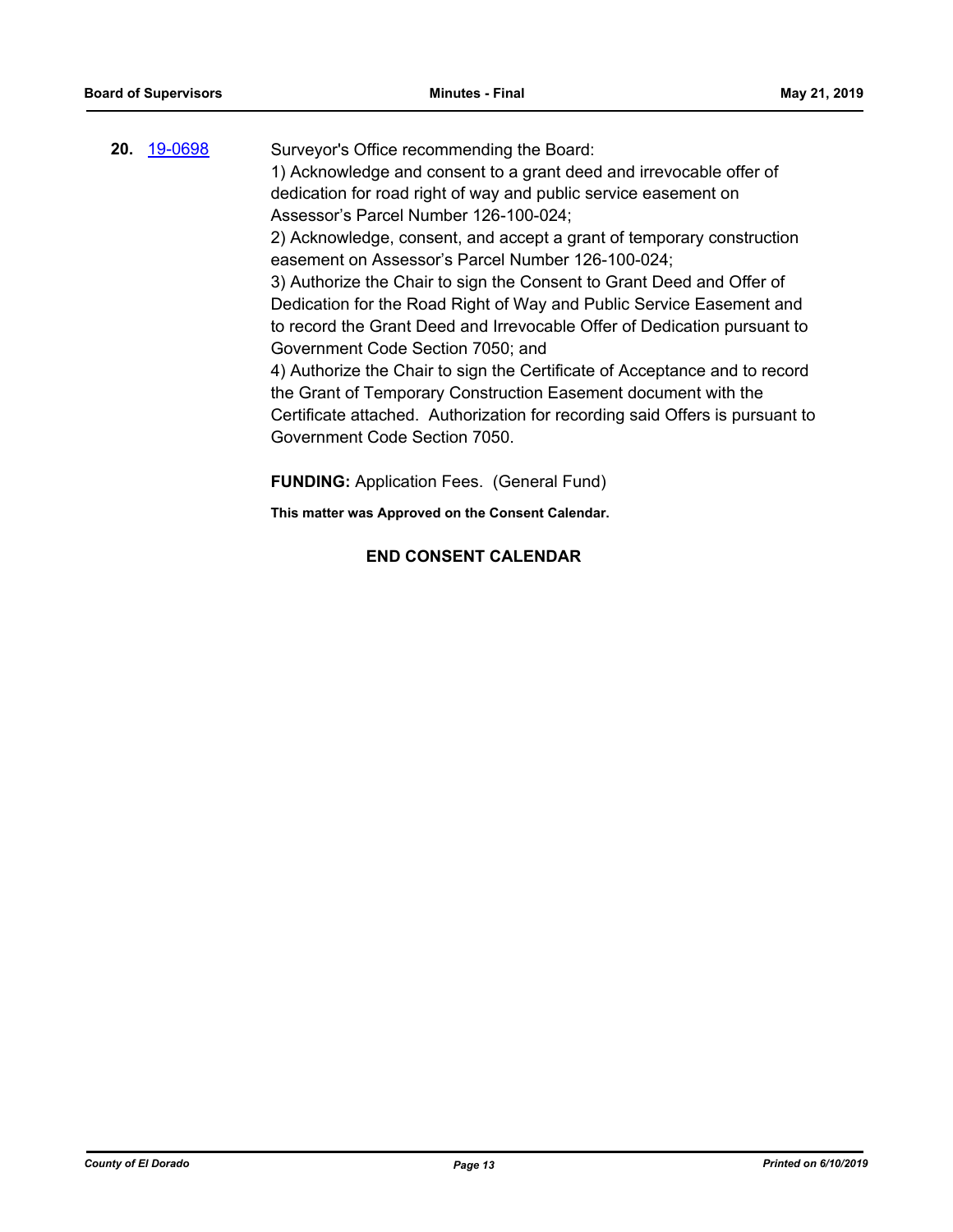#### **DEPARTMENT MATTERS (Items in this category may be called at any time)**

**21.** [19-0201](http://eldorado.legistar.com/gateway.aspx?m=l&id=/matter.aspx?key=25521) Health and Human Services Agency recommending the Board approve and authorize the Chair to sign Memorandum of Understanding 3732 with Placer County for the reimbursement of Narcotic Treatment Program Service expenses in the amount of \$80,000, for the retroactive term July 1, 2017 through July 31, 2018. (Est. Time: 5 Min.)

> **FUNDING:** 100% State Funding: 1991 and 2011 Mental Health Realignment.

**A motion was made by Supervisor Veerkamp, seconded by Supervisor HIdahl to Approve this matter.**

- **Yes:** 5 Veerkamp, Frentzen, Novasel, Hidahl and Parlin
- **22.** [19-0826](http://eldorado.legistar.com/gateway.aspx?m=l&id=/matter.aspx?key=26149) Director of Human Resources recommending the Board appoint David Livingston to the position of County Counsel, effective May 25, 2019, at step 4 of the salary range (annual salary of \$199,784). (Est. Time: 5 Min.)

#### **FUNDING**: General Fund.

**A motion was made by Supervisor Hidahl, seconded by Supervisor Frentzen to Approve this matter.**

- **Yes:** 5 Veerkamp, Frentzen, Novasel, Hidahl and Parlin
- **23.** [19-0754](http://eldorado.legistar.com/gateway.aspx?m=l&id=/matter.aspx?key=26076) Clerk of the Board and Chief Administrative Office recommending the Board:

1) Approve the Introduction (First Reading) of Ordinance **5102** to amend Ordinance 3528 by repealing and reserving Section 8.08.020 - *Hazard Removal Required* of Chapter 8.08 - *Fire Prevention* as the language regarding the maintenance of a defensible fire break around structures and required clearing of debris from rooftops was superceded with the adoption of Ordinance 5101 on April 30, 2019 which added Chapter 8.09 - Vegetation Management; and

2) Waive full reading of the ordinance by the Clerk of the Board and continue this matter to June 4, 2019 for Final Passage (Second Reading). (Est. Time: 5 Min.)

# **FUNDING:** N/A

**A motion was made by Supervisor Veerkamp, seconded by Supervisor Hidahl to Approve this matter and Continue Ordinance 5102 to June 4, 2019 for Final Passage (Second Reading).**

**Yes:** 5 - Veerkamp, Frentzen, Novasel, Hidahl and Parlin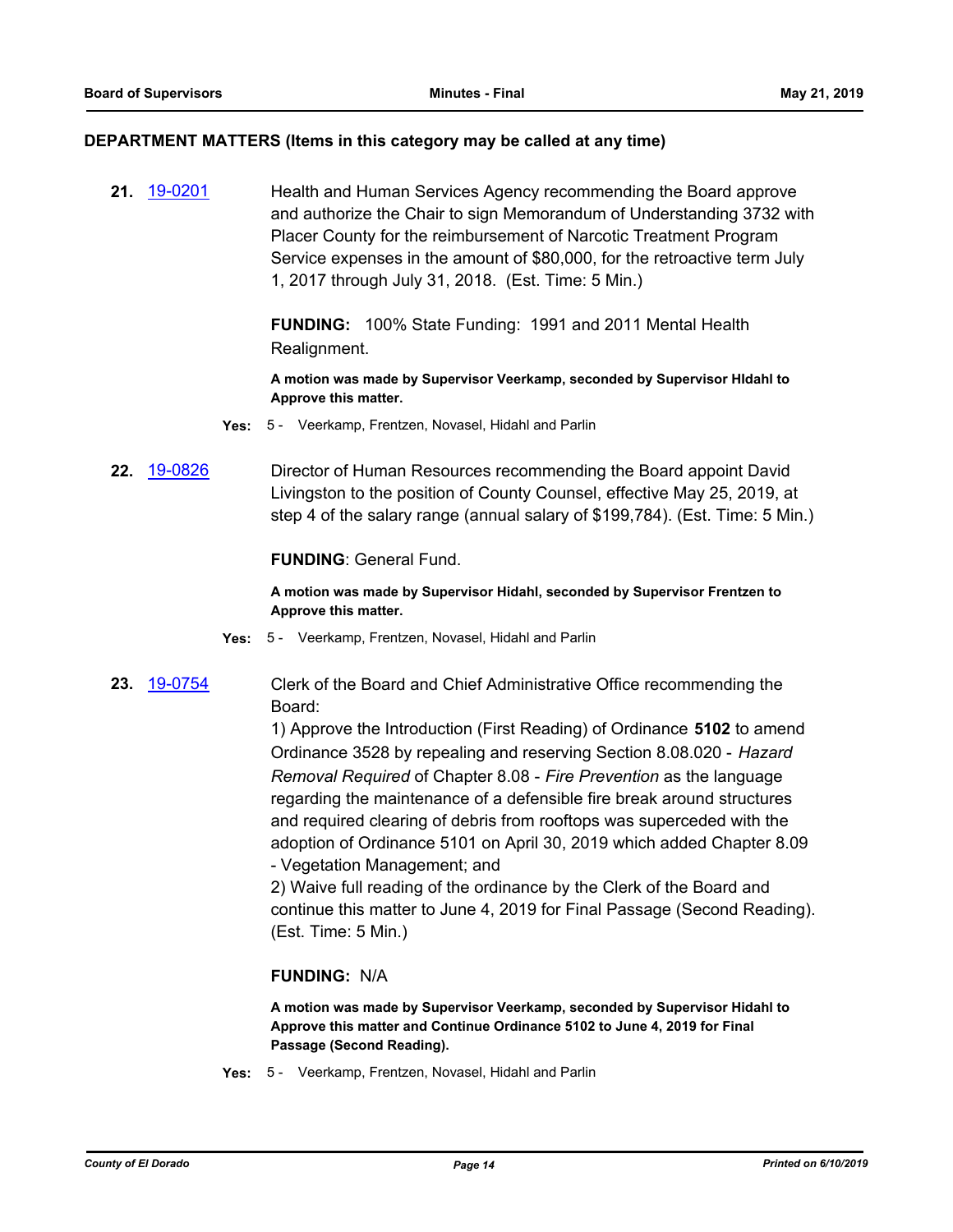**24.** [19-0494](http://eldorado.legistar.com/gateway.aspx?m=l&id=/matter.aspx?key=25815) Clerk of the Board providing additional information regarding the feasibility of County provided business cards for members of boards, committees, and commissions that make a formal request, pursuant to Board direction on March 12, 2019 and April 9, 2019. (Cont. 4/9/19, Item 22) (Est. Time: 15 Min.)

> **A motion was made by Supervisor Frentzen, seconded by Supervisor Veerkamp to:**

**1) Not provide business cards for members of boards, committees, and commissions; and** 

**2) Direct staff to bring a policy back to the Board which would provide a template for business cards to allow individual members of boards, committees, and commissions to print their own business cards with County approval.**

**No vote taken on the motion above.**

**A motion was made by Supervisor Hidahl, seconded by Supervisor Novasel to: 1) Direct staff to develop a generic business card for the use of members of boards, committees, and commissions;** 

**2) Direct staff to develop a countywide policy for the use of generic business cards for members of boards, committees and commission and include in the policy a provision prohibiting members of boards, committees, and commissions from printing their own business cards; and 3) Direct staff to return to the Board for consideration of the policy.**

- **Yes:** 3 Veerkamp, Novasel and Hidahl
- **Noes:** 1 Frentzen
- **Abstained:** 1 Parlin
- **25.** [19-0791](http://eldorado.legistar.com/gateway.aspx?m=l&id=/matter.aspx?key=26114) Supervisor Hidahl recommending the Board find that a public benefit is derived by approving a waiver of applicable fees in the amount of \$3333.45 for a new metal storage building to house the equipment necessary for facility operations, maintenance and training for the El Dorado Hills Bowmen. (Est. Time: 10 Min.)

*Public Comment: J. Petis*

**Based on information provided by staff this date, a motion was made by Supervisor Veerkamp, seconded by Supervisor Frentzen to Continue this matter to June 4, 2019.**

**Yes:** 5 - Veerkamp, Frentzen, Novasel, Hidahl and Parlin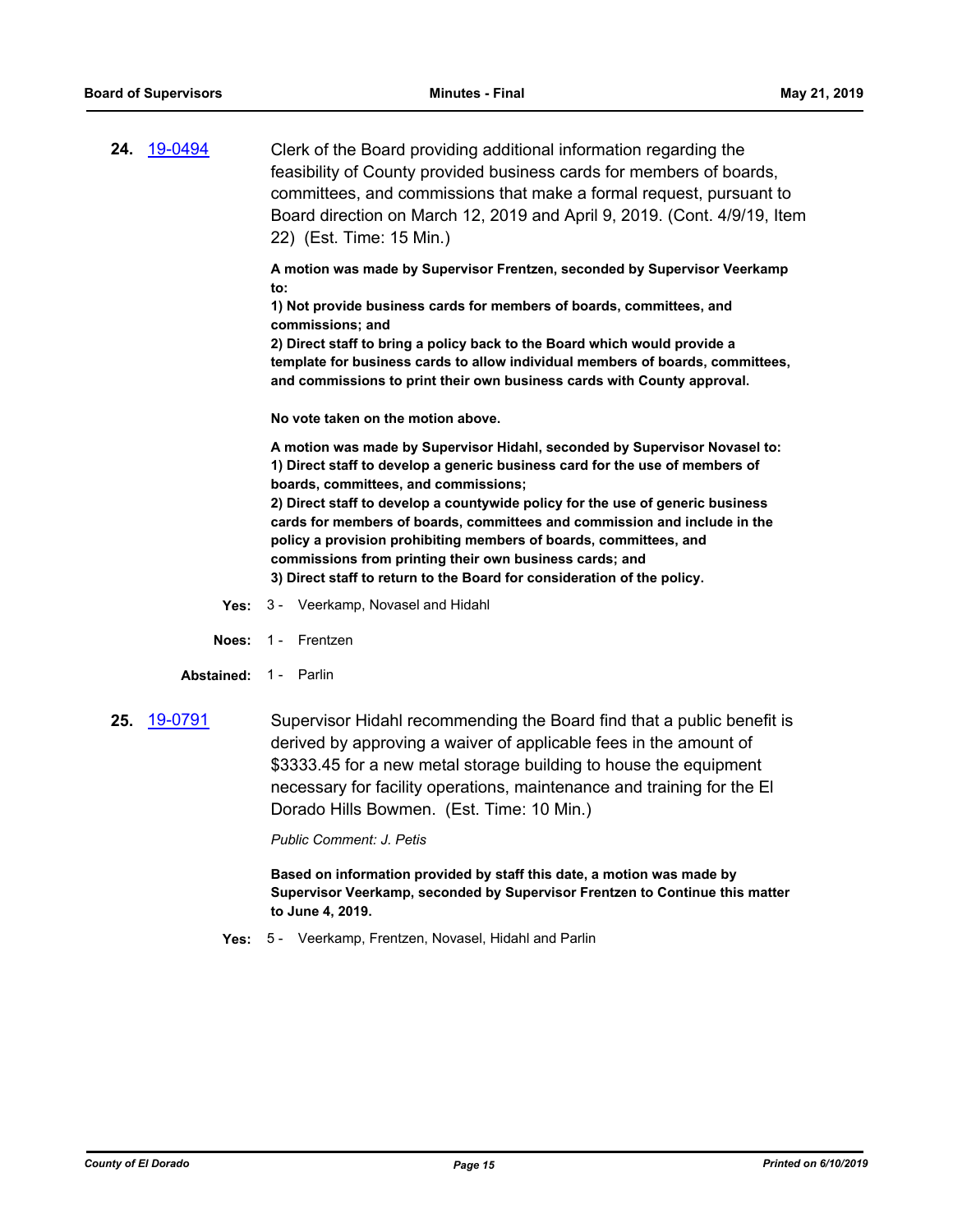#### **10:00 A.M. - TIME ALLOCATION**

**26.** [19-0648](http://eldorado.legistar.com/gateway.aspx?m=l&id=/matter.aspx?key=25970) Supervisor Novasel recommending the Board approve and authorize the Chair to sign a Proclamation recognizing Larry Berger for his 47 years of service to the youth and families of El Dorado County. (Est. Time: 10 Min.)

> **Supervisor Novasel read the Proclamation. A motion was made by Supervisor Frentzen, seconded by Supervisor Veerkamp to Approve this matter.**

- **Yes:** 5 Veerkamp, Frentzen, Novasel, Hidahl and Parlin
- **27.** [19-0749](http://eldorado.legistar.com/gateway.aspx?m=l&id=/matter.aspx?key=26071) HEARING Chief Administrative Office, Airports and Cemeteries Division, recommending the Board adopt and authorize the Chair to sign Resolution **080-2019** entitled "Resolution Establishing a Consolidated Fee Schedule and Consolidated Fee Policies and Procedures for El Dorado County Community Development Services and Adopting Fees for Services," thereby rescinding prior Resolution 105-2017, updating the Consolidated Fee Schedule to reflect fee increases and fee deletion regarding airports, and the Consolidated Fee Policies and Procedures language . (Est. Time: 15 Min.)

**FUNDING:** Airports Charges for Provided Services. (100% - Local)

**Supervisor Novasel opened the public hearing and upon conclusion of public comment closed the public hearing. A motion was made by Supervisor Frentzen, seconded by Supervisor Hidahl to Adopt Resolution 080-2019.**

- **Yes:** 5 Veerkamp, Frentzen, Novasel, Hidahl and Parlin
- **28.** [19-0555](http://eldorado.legistar.com/gateway.aspx?m=l&id=/matter.aspx?key=25876) Treasurer-Tax Collector Department recommending the Board receive an informational presentation from the Treasury reviewing the County's investment pool and investment procedures. (Est. Time: 15 Min.) **Received and Filed.**
- **29.** [19-0570](http://eldorado.legistar.com/gateway.aspx?m=l&id=/matter.aspx?key=25891) Treasurer-Tax Collector Department presenting an overview of Unsecured Property Taxes and recommending a philosophy and course of action that will result in proactive collections of defaulted unsecured property taxes, increased revenue and an enhanced pro-business climate in El Dorado County. (Est. Time: 15 Min.)

**FUNDING:** N/A

**Received and Filed.**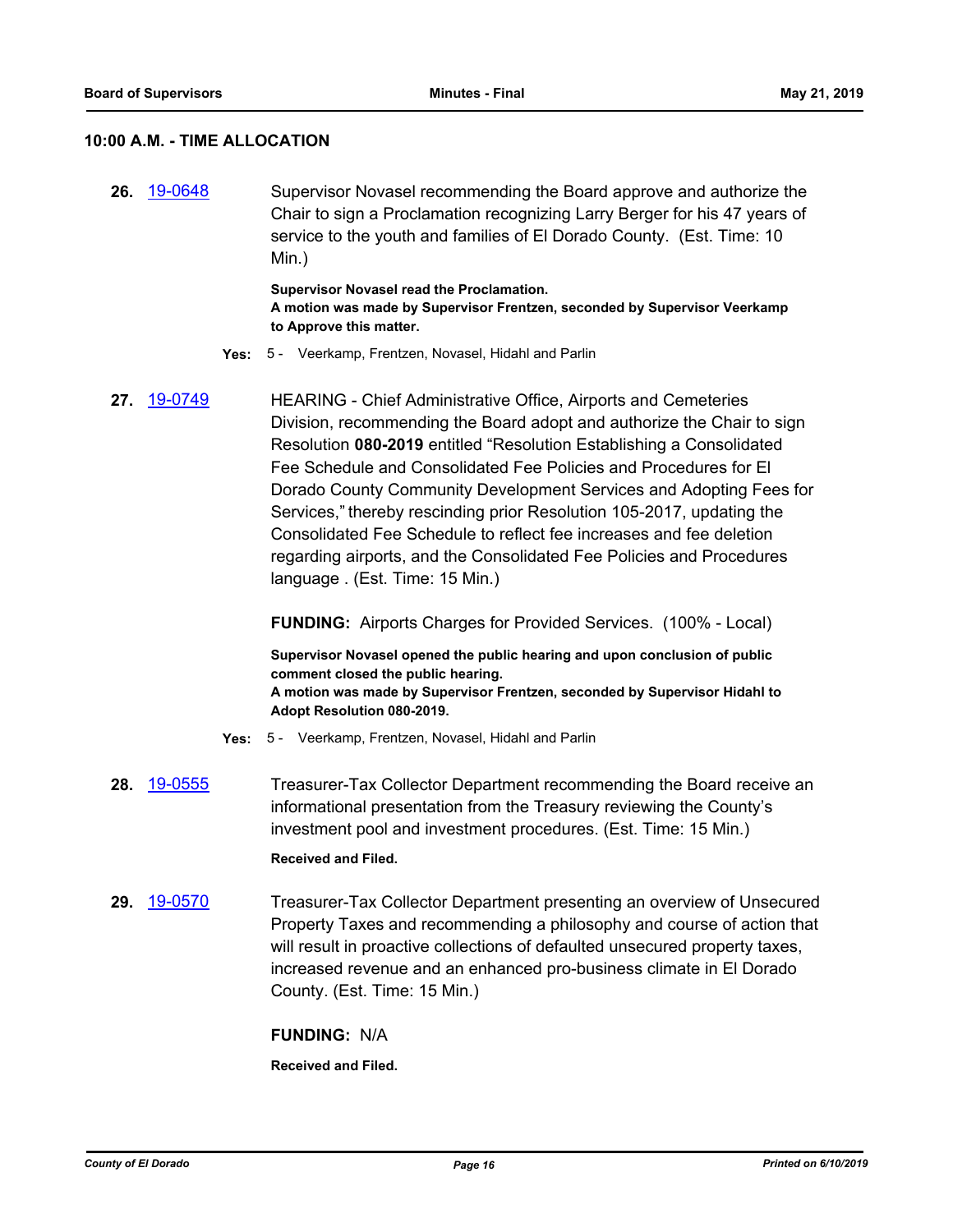#### **11:00 A.M. - TIME ALLOCATION**

**30.** [19-0518](http://eldorado.legistar.com/gateway.aspx?m=l&id=/matter.aspx?key=25839) Health and Human Services Agency, on behalf of the El Dorado County Commission on Aging, recommending the Board:

1) Adopt a Proclamation recognizing May 2019 as "Older Americans Month" in El Dorado County;

2) Present a certificate to each Senior of the Year nominee, mentioning, as noted on the certificate, their primary contribution to the community; and

3) Announce the 2019 County of El Dorado Senior of the Year, and present the award to the nominee selected by the Commission on Aging to receive this honor. (Est. Time: 15 Min.)

#### **FUNDING:** N/A

**Rich Todd, Health and Human Services Agency, read the Proclamation. A motion was made by Supervisor Frentzen, seconded by Supervisor Veerkamp to Approve this matter.**

**John Raslear was awarded Senior of the Year.**

- **Yes:** 5 Veerkamp, Frentzen, Novasel, Hidahl and Parlin
- **31.** [19-0733](http://eldorado.legistar.com/gateway.aspx?m=l&id=/matter.aspx?key=26055) Health and Human Services Agency recommending the Board:

1) Adopt and authorize the Chair to sign a Proclamation recognizing May 19, 2019 through May 25, 2019 as "Emergency Medical Services Week" in the County of El Dorado; and

2) Receive a presentation by the El Dorado County Emergency Services Authority and the California Tahoe Emergency Services Operations Authority recognizing the contribution and dedication of certain emergency medical services nominees for outstanding contributions and dedication to their respective organizations. (Est. Time: 1 Hr.)

#### **FUNDING:** N/A

**Chief Clive Savacool read the Proclamation. A motion was made by Supervisor Veerkamp, seconded by Supervisor Hidahl to Approve this matter.**

**Yes:** 5 - Veerkamp, Frentzen, Novasel, Hidahl and Parlin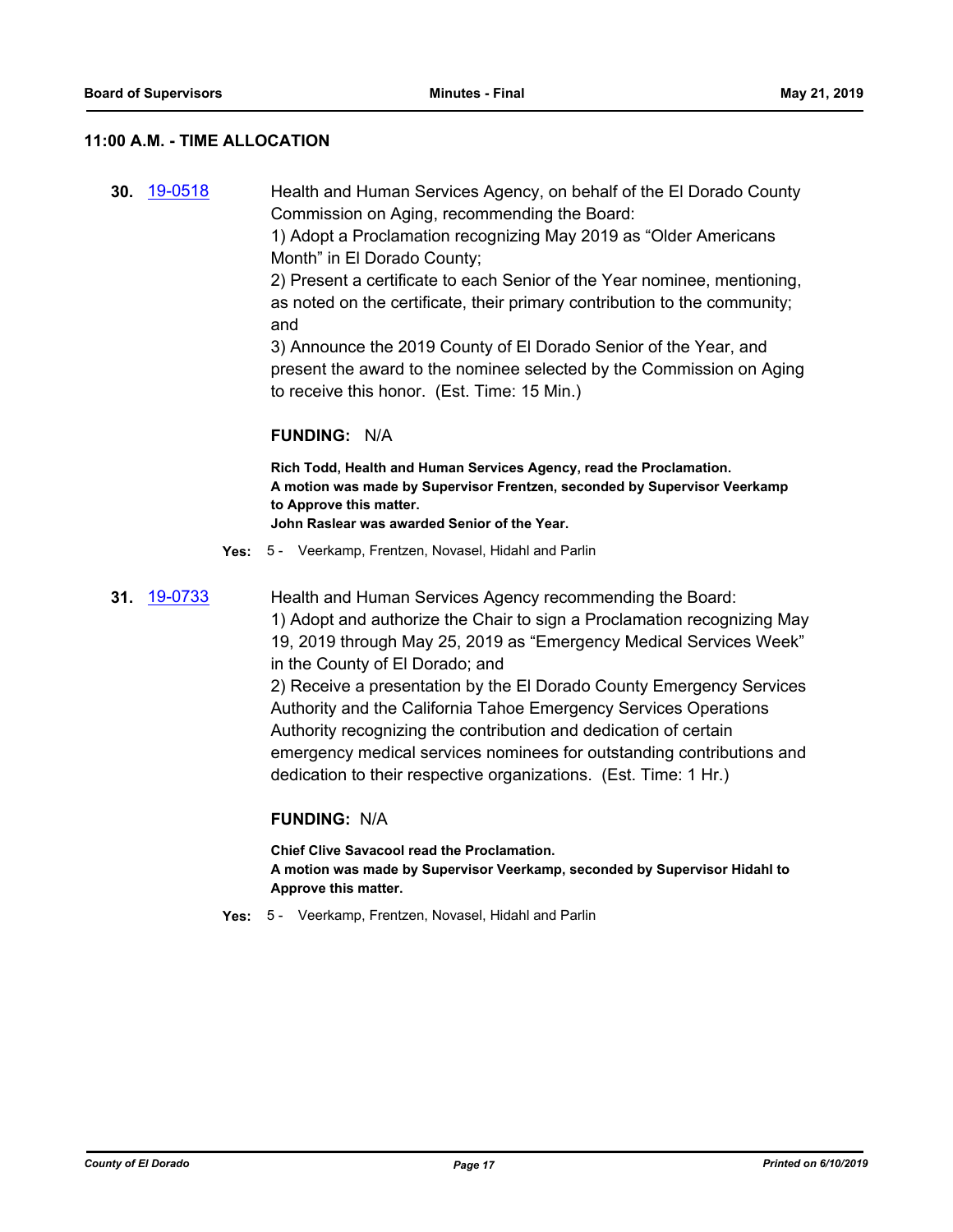#### **1:30 P.M. - TIME ALLOCATION**

**32.** [19-0722](http://eldorado.legistar.com/gateway.aspx?m=l&id=/matter.aspx?key=26044) HEARING - Planning and Building Department and County Counsel recommending the Board: 1) Rescind approval of Design Review Project DR14-0005-S, Dollar General Georgetown, approved by the Board of Supervisors on April 5, 2016; and 2) Rescind adoption of the Mitigated Negative Declaration and Mitigation Monitoring Report Program for Design Review DR14-0005-S. (Est. Time: 10 Min.)

#### **FUNDING:** N/A

**Supervisor Novasel opened the public hearing and upon conclusion of public comment closed the public hearing. A motion was made by Supervisor Hidahl, seconded by Supervisor Frentzen to Approve this matter.**

- **Yes:** 5 Veerkamp, Frentzen, Novasel, Hidahl and Parlin
- **33.** [19-0819](http://eldorado.legistar.com/gateway.aspx?m=l&id=/matter.aspx?key=26142) Supervisor Parlin recommending the Board adopt and authorize the Chair to sign Resolution **078-2019** establishing the Coloma Lotus Advisory Committee and thereby rescinding Resolution 065-2002, effectively disbanding the River Management Advisory Committee. (Est. Time: 20 Min.)

*Public Comment: H. Penn, N. Rangel, M. Lane, M. Lison, C. Bacchi, K. Payne, B. Bacchi*

**A motion was made by Supervisor Veerkamp, seconded by Supervisor Hidahl to Adopt Resolution 078-2019 to include a revision to Section 2, Item 9 to read as follows:**

**9. Other matters of concern referred by the community or any other unnamed board, committee, or commission.**

**Yes:** 5 - Veerkamp, Frentzen, Novasel, Hidahl and Parlin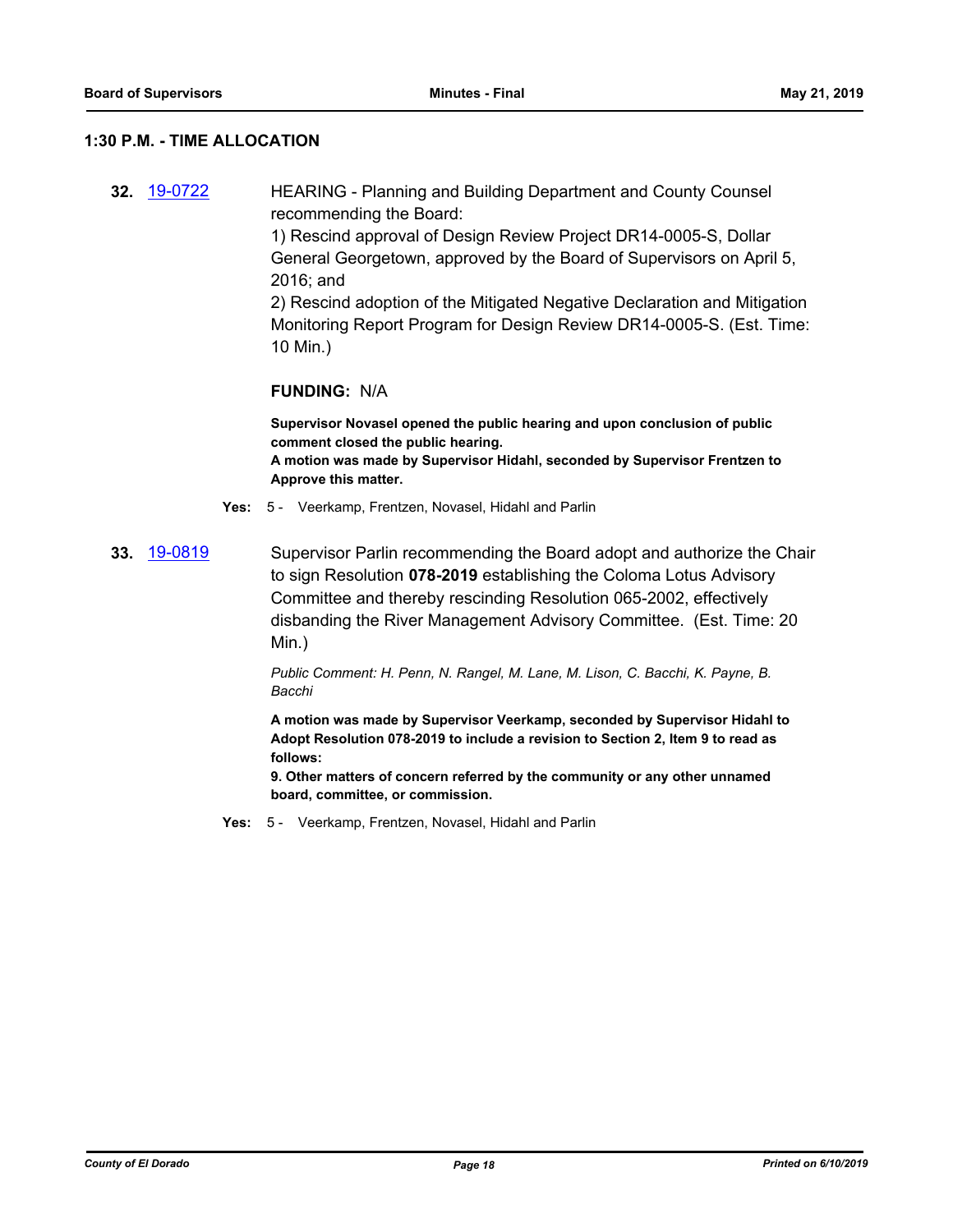#### **ITEMS TO/FROM SUPERVISORS**

**Supervisor Hidahl reported on the following: Upper Room tour. Meeting with Folsom City Council members. Veteran's Honor Guard event. Gold County marathon. Budget Ad Hoc Committee meeting. El Dorado Hills Community Council meeting. Supervisor Frentzen reported on the following: CalFire town hall meeting in Cameron Park. Sheriff facility tour. Fundraising events. Certificate of Recognition. Supervisor Veerkamp reported on the following: El Dorado County Fire Safe Council meeting. Sacramento Area Council of Government Board meeting. Wild Fire preparedness meeting. Upcoming Sacramento Area Council of Government Forest Management tour.**

**Supervisor Parlin reported on the following: Sheriff facility tour. Veteran's resource event. Fair Board representative meeting. Human Rights Commission meeting. Cool town hall meeting. Cool CalFire meeting.**

**Supervisor Novasel reported on the following: Tahoe Women's gala. Lake Tahoe Community College event. Human Rights Commission meeting. Tahoe Regional Planning Agency meeting. Nevada State Capitol event. Pollock Pines Community & Economic Development Advisory Committee.**

### **CAO UPDATE**

**Don Ashton, Chief Administrative Officer, reported on the following: Boys and Girls Club retreat. June 3, 2019 recommended budget available. No Board meeting next week.**

# **ADJOURNED AT 2:34 P.M.**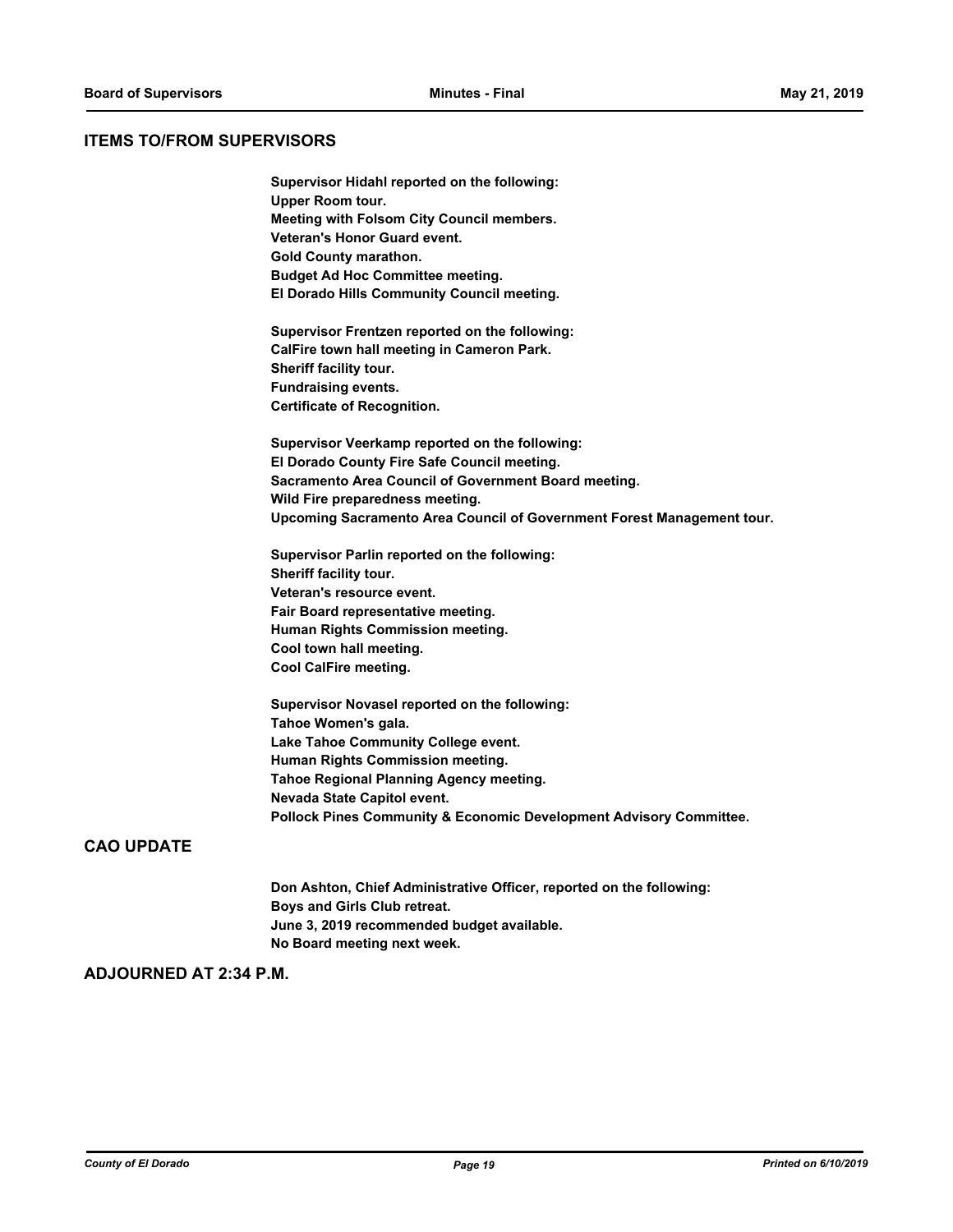# **CLOSED SESSION**

| 34. | 19-0801 | Pursuant to Government Code Section 54957.6 - Conference with                |
|-----|---------|------------------------------------------------------------------------------|
|     |         | Labor Negotiator: County Negotiator: Director of Human Resources             |
|     |         | and/or designee. Employee organizations: El Dorado County Employees'         |
|     |         | Association, Local No. 1; Operating Engineers Local No. 3 representing       |
|     |         | employees in the Trades & Crafts and Corrections Bargaining Units; El        |
|     |         | Dorado County Probation Officers Association; Deputy Sheriffs                |
|     |         | Association representing employees in the Law Enforcement Unit; El           |
|     |         | Dorado County Law Enforcement Management Association; El Dorado              |
|     |         | County Criminal Attorneys' Association; El Dorado County Managers'           |
|     |         | Association, and El Dorado County Deputy County Counsel Association          |
|     |         | (Est. Time: 10 Min.)                                                         |
|     |         | No Action Reported. All five Supervisors participated.                       |
| 35. | 19-0727 | <b>Pursuant to Government Code Section 54957- Public Employee</b>            |
|     |         | <b>Performance Evaluation.</b> Title: Director of Planning & Building. (Est. |
|     |         | Time: 20 Min.)                                                               |
|     |         | No Action Reported. All five Supervisors participated.                       |
| 36. | 19-0729 | <b>Pursuant to Government Code Section 54957- Public Employee</b>            |
|     |         | Performance Evaluation. Title: Director of Information Technologies.         |
|     |         | (Est. Time: 20 Min.)                                                         |
|     |         | No Action Reported. All five Supervisors participated.                       |
| 37. | 19-0730 | <b>Pursuant to Government Code Section 54957- Public Employee</b>            |
|     |         | Performance Evaluation. Title: Public Defender. (Est. Time: 20 Min.)         |
|     |         |                                                                              |
|     |         | No Action Reported. All five Supervisors participated.                       |
|     |         |                                                                              |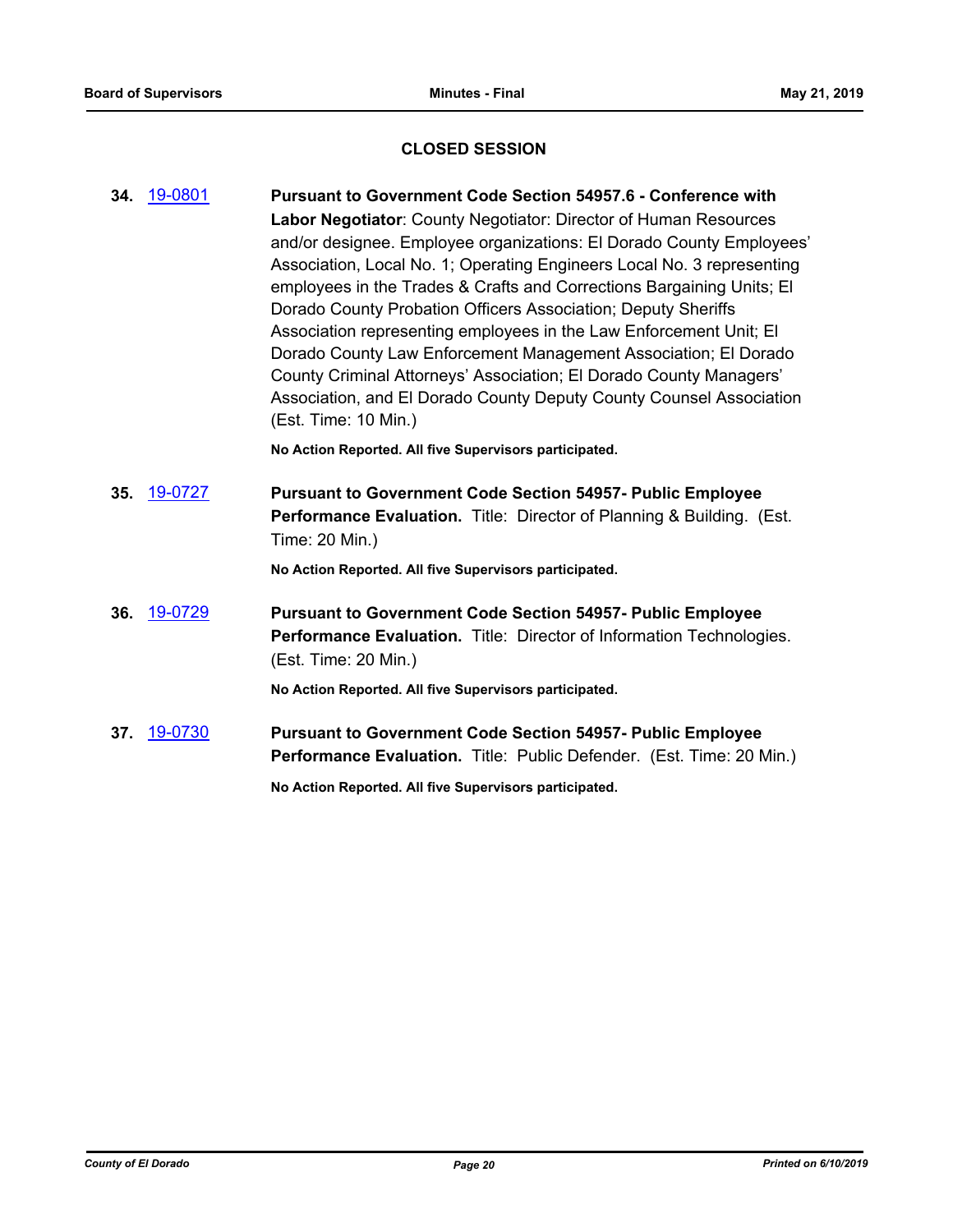On August 19, 2003, the Board adopted the following protocol: It is a requirement that all speakers, County staff and the public, when approaching the podium to make a visual presentation to the Board of Supervisors, must provide the Clerk with the appropriate number of hard copies of the presentation for Board members and the audience.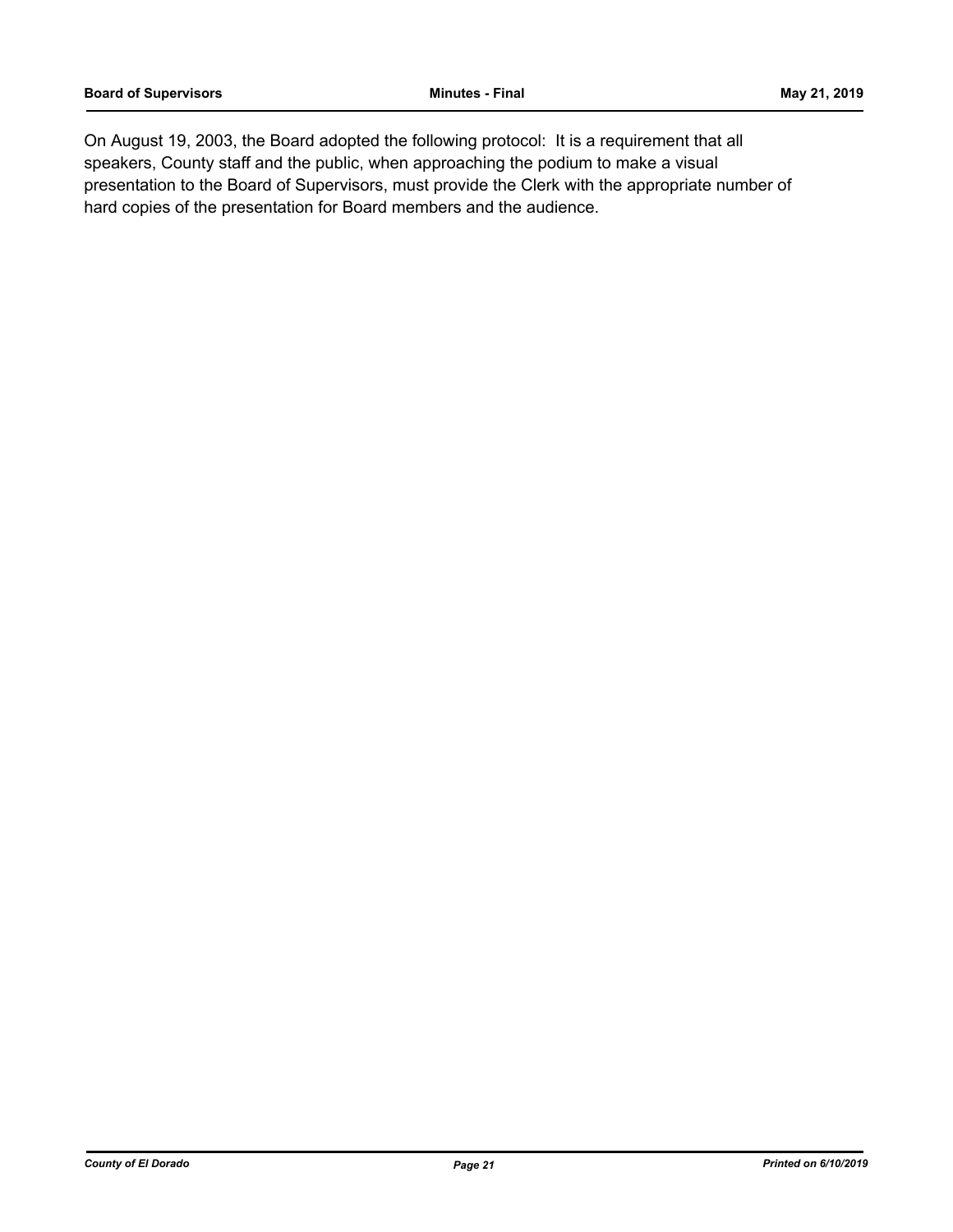# **ADDENDUM**

#### **GENERAL GOVERNMENT - CONSENT ITEMS**

**38.** [19-0802](http://eldorado.legistar.com/gateway.aspx?m=l&id=/matter.aspx?key=26125) Chief Administrative Office recommending the Board: 1) Find that a public benefit is derived from supporting the Tahoe Home Connection efforts to identify additional long term rental housing in the Tahoe basin; and 2) Approve and authorize the Chair to sign the attached Funding Agreement with the Community Foundation, on behalf of Tahoe Home Connection, authorizing payment of the \$1,500 community funding contribution in support of these efforts.

**FUNDING:** General Fund.

**This matter was Approved on the Consent Calendar.**

# **LAW AND JUSTICE - CONSENT ITEMS**

**39.** [19-0851](http://eldorado.legistar.com/gateway.aspx?m=l&id=/matter.aspx?key=26174) Probation Department recommending the Board: 1) Recognize Stephen G. Heggen, Deputy Chief Probation Officer, on his retirement from El Dorado County after 28 years of service; and 2) Approve and authorize the Chair to sign a Proclamation recognizing Deputy Chief Probation Officer Heggen's dedication to public service and to congratulate him on his retirement.

#### **FUNDING:** N/A

**This matter was Approved on the Consent Calendar.**

# **CLOSED SESSION**

**40.** [19-0823](http://eldorado.legistar.com/gateway.aspx?m=l&id=/matter.aspx?key=26146) **Conference with Legal Counsel - Significant Exposure to Litigation** pursuant to Government Code Section 54956.9(d)(2). Title: Denial of Claim for Refund of Property Taxes - Claimant: T-Mobile West, LLC. (Est. Time: 5 Min.)

> **By a unanimous 5-0 vote, the Board denied the claim for refund of property taxes - Claimant: T-Mobile West, LLC.**

**41.** [19-0824](http://eldorado.legistar.com/gateway.aspx?m=l&id=/matter.aspx?key=26147) **Conference with Legal Counsel - Significant Exposure to Litigation** pursuant to Government Code Section 54956.9(d)(2). Title: Denial of Claim for Refund of Property Taxes - Claimant: AT&T Mobility, LLC. (Est. Time: 5 Min.)

> **By a unanimous 5-0 vote, the Board denied the claim for refund of property taxes - Claimant: AT&T Mobility, LLC.**